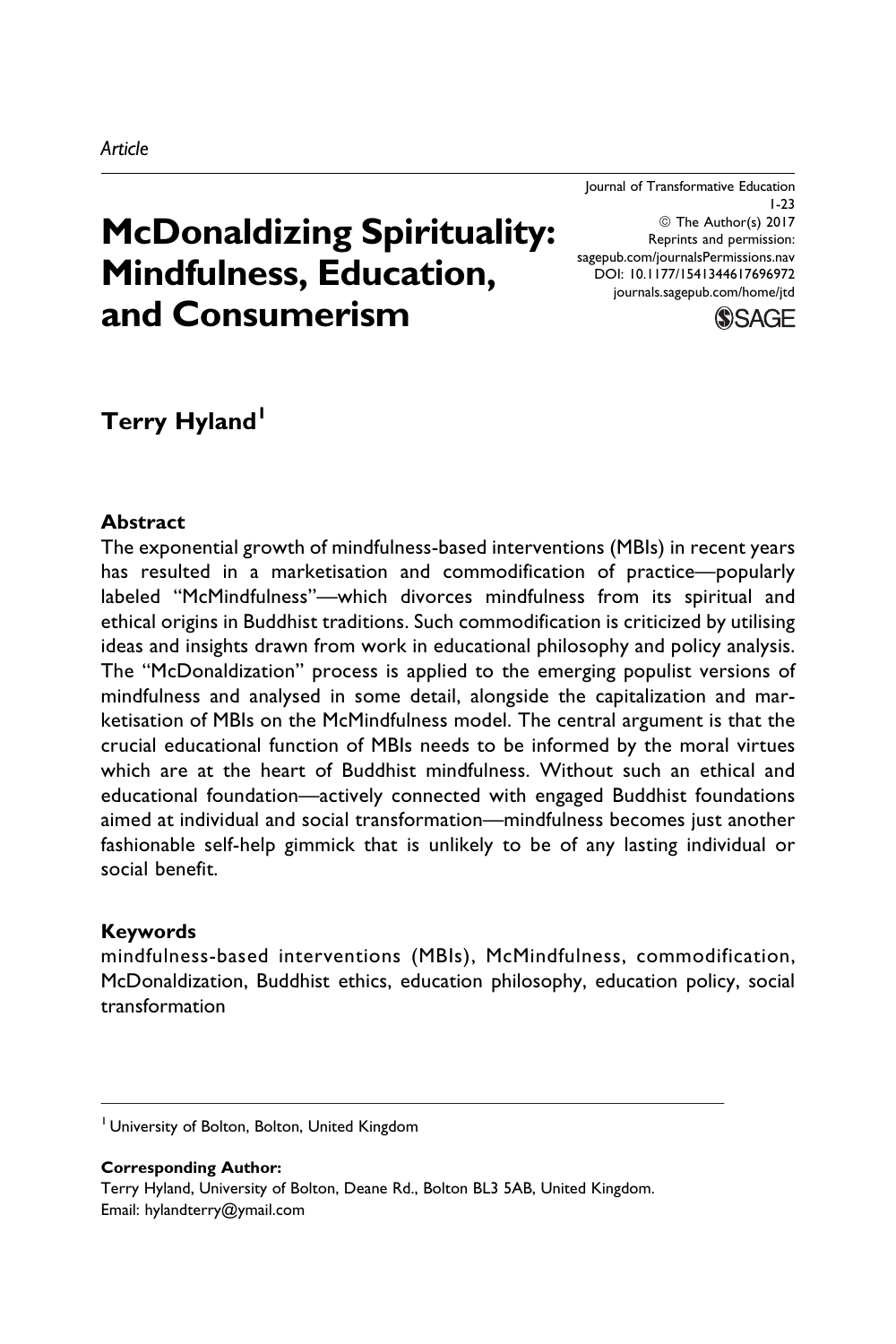In a recent article in the UK newspaper, *The Guardian*, Jon Kabat-Zinn (2015) arguably, the person most responsible for the "mindfulness revolution" (Boyce, 2011) which has influenced so many aspects of academia and popular culture in the last decade or so—noted the emergence of

concerns that a sort of superficial "McMindfulness" is taking over which ignores the ethical foundations of the meditative practices and traditions from which mindfulness has emerged, and divorces it from its profoundly transformative potential. (p. 1)

Kabat-Zinn was fully justified in referring to such concerns although his fairly anodyne remarks about the dangers of seeing mindfulness as a panacea fail to do justice to the enormity of the problems raised by the exponential growth of mindfulness-based interventions (MBIs) in recent years.

The *Guardian* piece was intended to coincide with the publication of *Mindful* Nation UK by the Mindfulness All-Party Parliamentary Group (MAPPG, 2015) in Britain. Recommendations—all generally favourable to mindfulness practices were made in the Report for the introduction of MBIs in four key areas: health, education, the workplace, and the criminal justice system. The fact that—in a time of economic austerity and severe cutbacks in public services—a group of British parliamentarians considered it worthwhile to promote mindfulness in this way is in itself ample testimony to the extent to which mindfulness has swept virus-like through academia, public life, and popular culture over the last decade or so (Hyland, 2016). In 2011, Wallis was bemoaning the fact that the mindfulness "juggernaut continues to roll joyously throughout the wounded world of latecapitalism" (p. 1). Five years later, mindfulness has now become a massively influential meme, a valuable product, a fashionable spiritual commodity with enormous market potential and, in its populist forms, has been transmuted into an all-pervasive "McMindfulness" (Purser & Loy, 2013) phenomenon.

## The Commodification of Mindfulness

The reductionist, commodified forms of mindfulness practice—popularly known as McMindfulness—have been brought about by a number of processes operating within academia and the public socioeconomic sphere. In the academic sphere, mindfulness has been taken up most energetically by psychologists, psychotherapists, and educators, and there has been an exponential growth of publications measuring the impact of mindfulness-based stress reduction (MBSR) and related mindfulness-based cognitive therapy (MBCT) programmes on anxiety, depression, and chronic pain sufferers, on addictions of various kinds, and to enhance mind/body well-being generally (Hyland, 2015a). Since his original MBSR programme has played such a large part in generating much of this research activity, Kabat-Zinn's criticisms of contemporary developments are understandably nuanced. Acknowledging the "challenging circumstances relating to the major cultural and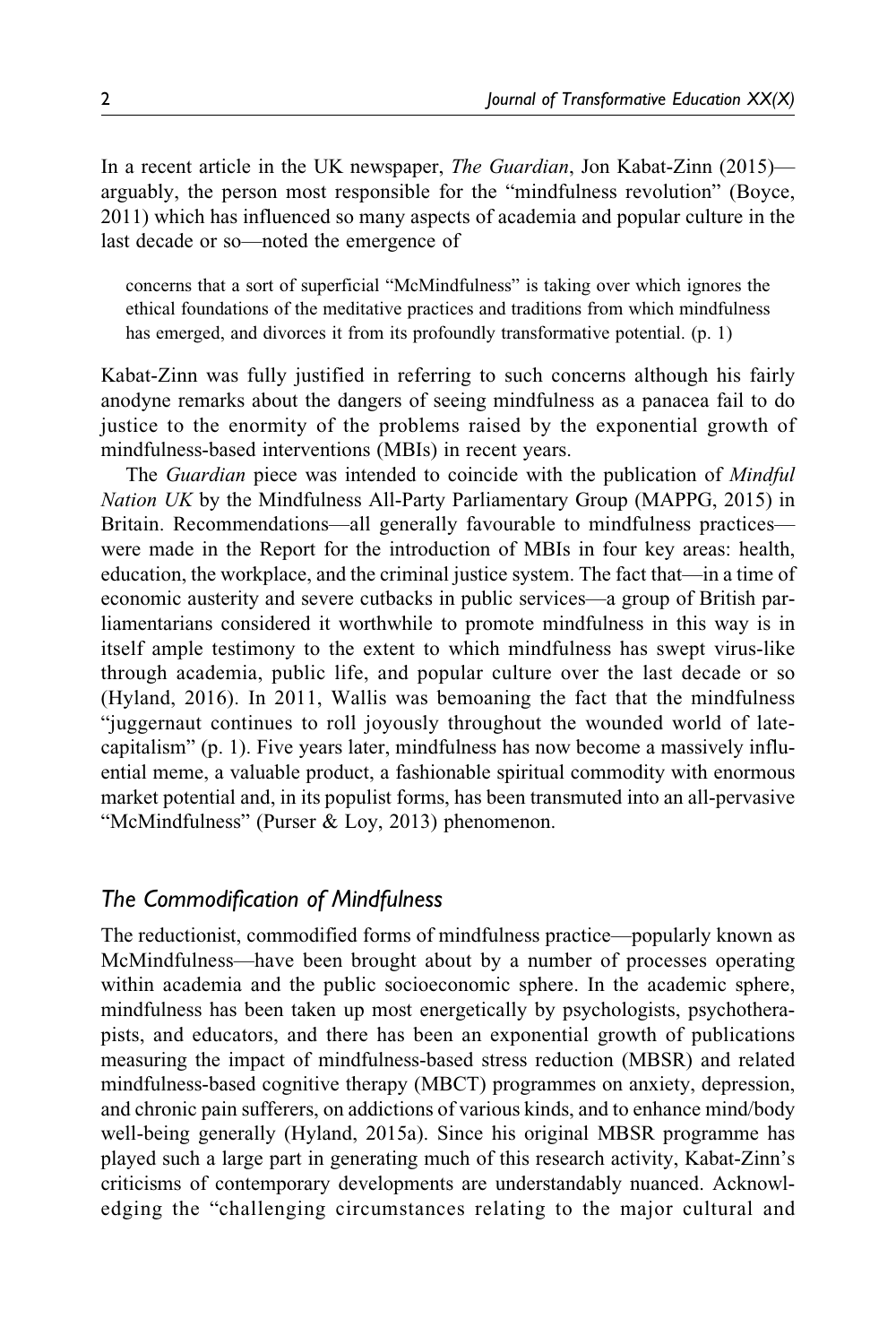epistemological shifts" as Buddhist meditation was introduced into clinical and psychological settings, Williams and Kabat-Zinn (2013) observe that:

Buddhist scholars, in particular, may feel that the essential meaning of mindfulness may have been exploited, or distorted, or abstracted from its essential ecological niche in ways that may threaten its deep meaning, its integrity, and its potential value. (p. 11)

Kabat-Zinn (2015) has latterly acknowledged that there are "opportunistic elements" for whom "mindfulness has become a business that can only disappoint the vulnerable consumers who look to it as a panacea" (p. 1). Committed mindfulness practitioners would want to endorse the conception of mindfulness as a "way of being" which needs to be grounded in the "meditative practices and traditions from which mindfulness has emerged" (Kabat-Zinn, 2015). However, the opportunistic elements warned against by Kabat-Zinn are surely underestimated here, and there is insufficient attention given to the ways in which such forces have managed to produce a grossly mutated version of mindfulness until it has now become a commodified consumerist product used to sell everything from colouring books and musical relaxation compact discs (CDs) to "apps" for mindful gardening, cooking, and driving. Such commercial activity—arguably a paradigm case of McMindfulness—results in the misuse of mindfulness, whereas the inclusion of mindfulness in U.S. army training regimes and by Google in staff development programmes (Stone, 2014) clearly raises issues about the outright abuse of MBIs since foundational mindfulness values such as right livelihood, loving-kindness, compassion, and nonmaterialism are self-evidently and fundamentally at odds with aspects of the core business of corporations and the military. As a practitioner and teacher of mindfulness in adult education contexts, I find that such misuse/abuse of practice causes much consternation and soul-searching in participants.

McDonaldizing mindfulness. The process by which McMindfulness has been produced—McDonaldization—was originally coined and developed by Ritzer (2000) in the construction of a model informed by Weber's writings to describe and explain the increasing technical rationalization and standardization of more and more aspects of social, economic, political life, and culture. As a form of policy analysis, Ritzer's model has been used extensively to critique developments in education (Hartley, 1995; Hyland, 1999) and other spheres of public life and culture (Alfino, Caputo, & Wynyard, 1998) and its main stages can be usefully employed to map the emergence of McMindfulness. There are four main elements, and they are worth examining in some detail in relation to the evolution of the commodified versions of mindfulness practices.

Efficiency. Defined by Ritzer (2000) as "choosing the optimum means to a given end" (p.40), efficiency results in streamlining, standardization, and simplification of both the product and its delivery to customers. In terms of items sold under the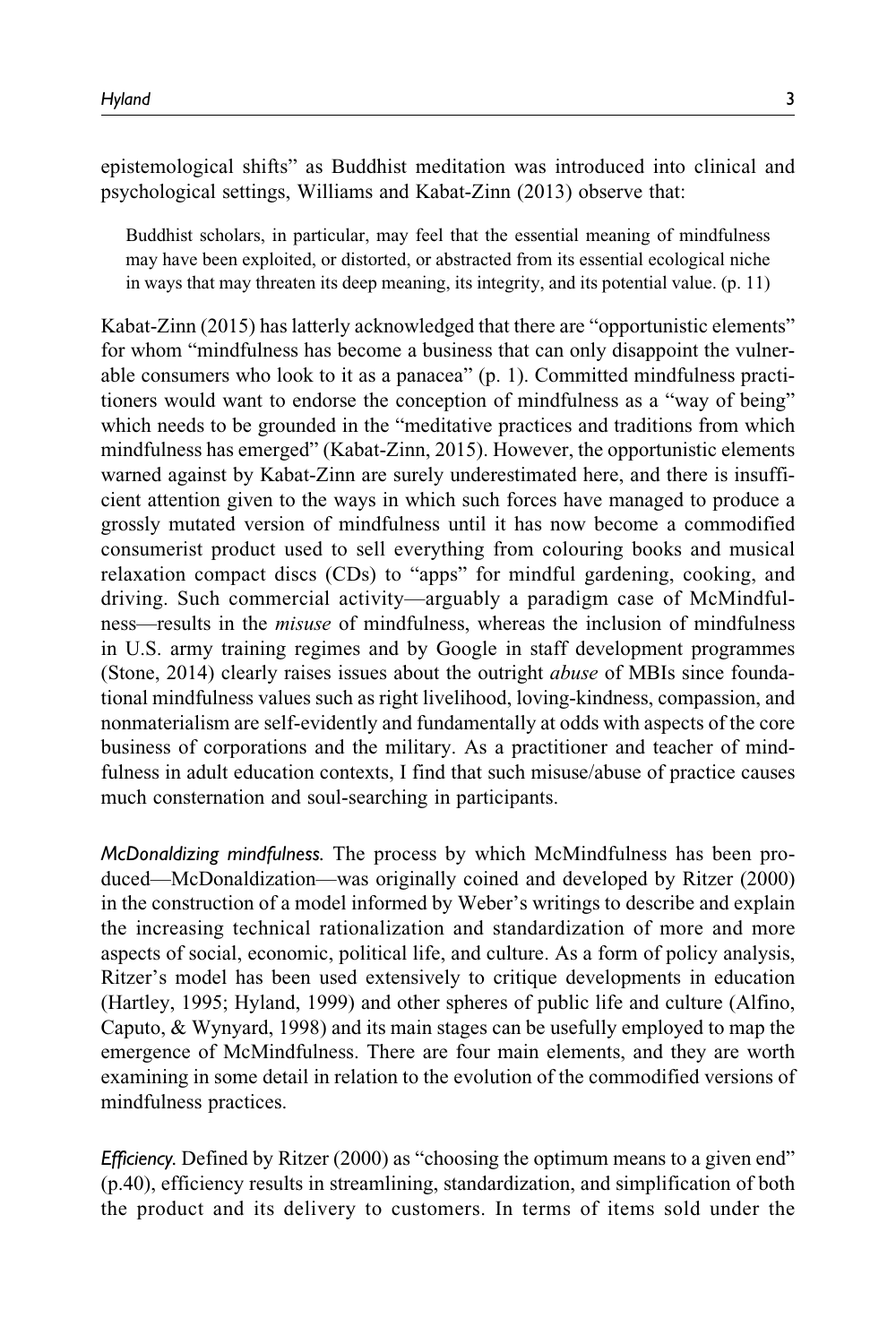mindfulness label, this process is relatively simple. If you want to maximize the sales of a colouring book, you just put mindfulness on the front cover (e.g., Farrarons, 2015), and the same principle applies to all cultural products such as self-help and health/well-being manuals (arguably, the most lucrative sphere) and leisure activities such as cooking, gardening, and sport. When it comes to mindfulness courses, the standardization process is greatly helped by having handy bite-sized MBSR/ MBCT programmes to hand ready for delivery to potential consumers. Such courses are, of course, the original core vehicles for employing mindfulness practice to deal with depression, addiction, pain, and general mind/body afflictions. It is not suggested here that they are typical examples of McMindfulness. However, their 8-week structure—particularly as this is reduced, condensed, and transmuted into apps and online programmes (see "control" element below)—clearly lends itself to these efficiency conditions and is undoubtedly complicit if not directly responsible for the exponential growth of MBIs and the McMindfulness brand over the last decade or so.

Calculability. This element of the process involves "calculating, counting, and quantifying" such that this "becomes a surrogate for quality" (Ritzer, 2000, p. 62). Ritzer (2000) describes how the business of reducing "production and service to numbers"—examples of higher education, health care, and politics are offered in illustration (pp. 68–77)—results in regression to mediocre and lowest common denominator production and produce. The competence-based education and training techniques informed by behaviourist principles provide a graphic illustration of how this obsession with measuring outcomes—at the expense of process and underlying principles—can distort, deskill, and deprofessionalize education and training from school to university learning (Hyland, 1994, 2014). In a similar way, the drive to measure the outcomes of mindfulness has led to similar negative transmutations. Since the exponential development of the mindfulness industry, Grossman (2011) has been forceful in his criticisms of mindfulness measurement scales, particularly those relying upon self-reports by MBI course participants. The key weaknesses are that they decontextualise mindfulness from its ethical and attitudinal foundations, measure only specific aspects of mindfulness such as the capacity to stay in the present moment, attention span or transitory emotional state, and, in general terms, present a false and adulterated perspective on what mindfulness really is. Such developments are of precious little benefit to any of the interested parties whether they are, learners, teachers, mindfulness practitioners, or external agencies, interested in the potential benefits of MBIs. The position is summed up well by Grossman:

Our apparent rush to measure and reify mindfulness—before attaining a certain depth of understanding—may prevent us from transcending worn and familiar views and concepts that only trivialize and limit what we think mindfulness is. The scientific method, with its iterative process of re-evaluation and improvement, cannot correct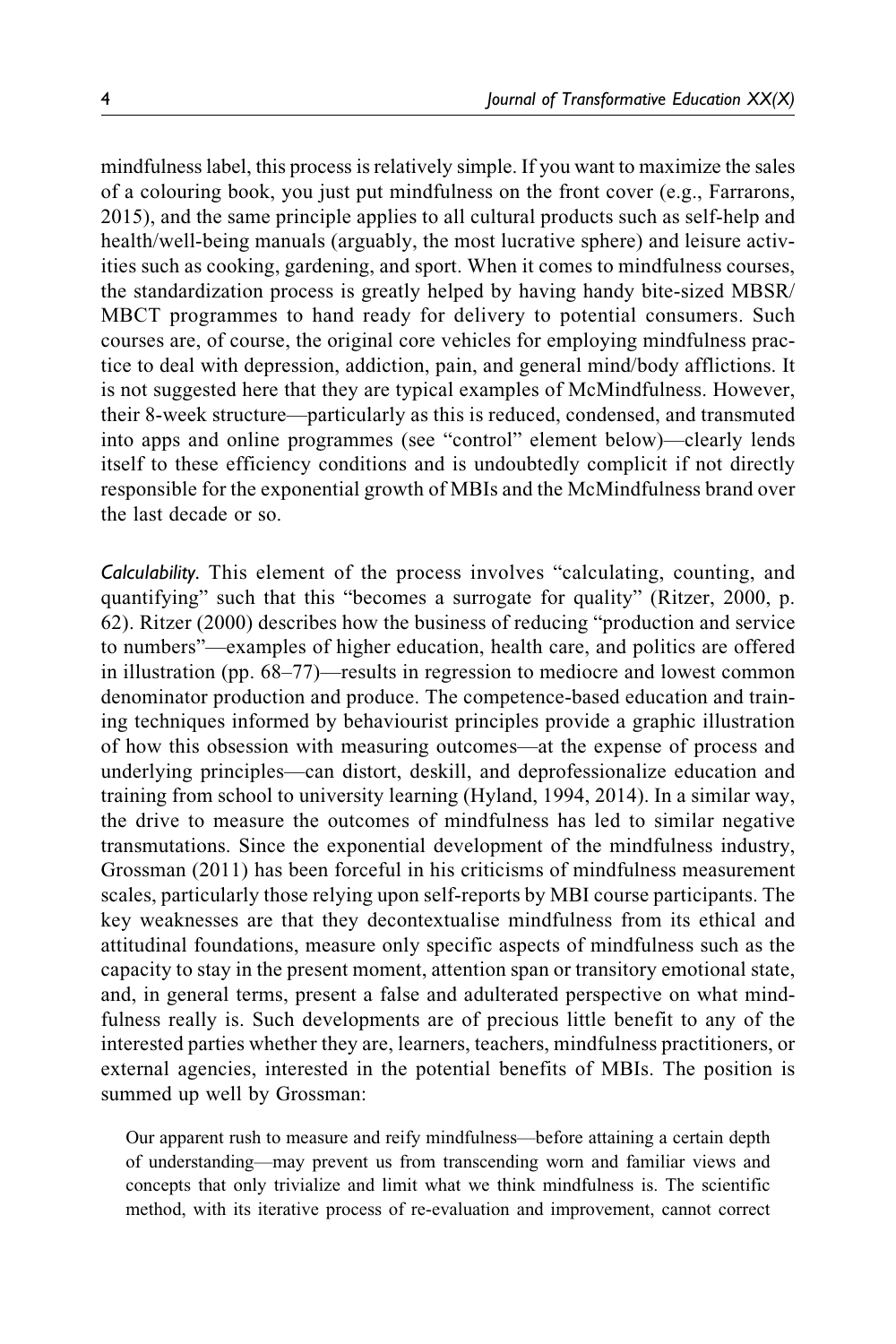such fundamental conceptual misunderstandings but may actually serve to fortify them. (2011, p. 1038)

The proliferation of mindfulness scales which has accompanied the exponential growth of programmes has exacerbated this denaturing of the original conception, and it is now no longer clear precisely what is being measured. As Grossman and Van Dam (2011) note, such developments may prove counterproductive and unhelpful to all those working in the field. They argue further that:

Definitions and operationalizations of mindfulness that do not take into account the gradual nature of training attention, the gradual progression in terms of greater stability of attention and vividness of experience or the enormous challenges inherent in living more mindfully, are very likely to misconstrue and banalize the construct of mindfulness, which is really not a construct as we traditionally understand it in Western psychology, but at depth, a way of being. (Grossman and Van Dam, 2011, p. 234)

Along with the gradualness of mindfulness development, this "way of being" is not susceptible to summative psychological testing. Instead, Grossman and Van Dam (2011) recommend formative assessment techniques employing longitudinal interviews and observations of MBI participants in specific contexts. More significantly, they go on to make the eminently sensible suggestion that "one viable option for preserving the integrity and richness of the Buddhist understanding of mindfulness might be to call those various qualities now purporting to be mindfulness by names much closer to what they actually represent" (Grossman and Van Dam, 2011, p. 234). There are also issues about the failure to record dropout (hidden failure) rates of MBIs and also the reporting of negative impacts of mindfulness experiences (Burkeman, 2016; Foster, 2016). On this crucial point, recent meta-analytical studies have discerned the positive skewing of results in 124 mindfulness treatment trials with the suggestion that wishful thinking may have led to negative outcomes going unpublished (Nowogrodzki, 2016). The dangers and pitfalls of summative measurement are returned to in later sections in relation to MBIs in educational contexts.

Predictability. In order to produce uniformity of outcomes in line with customer expectations, systems must be reasonably predictable and, to achieve this, a "rationalized society emphasizes discipline, order, systematization, formalization, routine, consistency, and methodical operation" (Ritzer, 2000, p. 83). The standardization of MBSR/MBCT programmes fully satisfies these predictability criteria. Kabat-Zinn's original 8-week course has been modified slightly over the years but remains essentially similar to the 1979 MBSR version. This includes—as Williams and Penman (2011) describe—the standard ideas about switching off the autopilot, moving from "doing" to "being," and so on, realized through breath meditation, body scan, noting pleasant/unpleasant thoughts and feelings, and the like. Similar "predictability" elements can be discerned in the strict control of teacher training for all those wishing to deliver such programmes (McCown, Reibel, & Micozzi, 2011).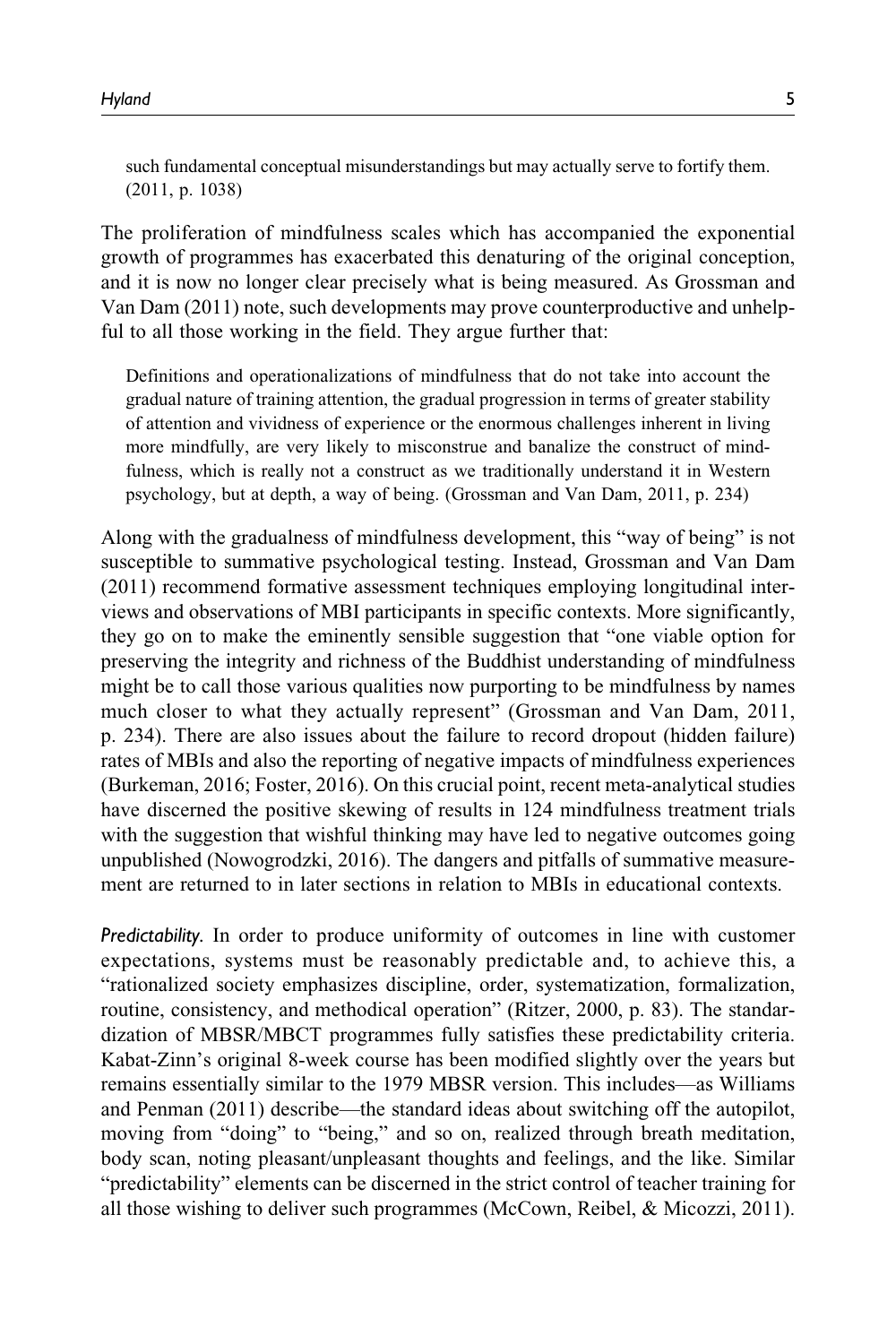Of course such "routinization" and standardization are ultimately justified in pragmatic terms of what has been shown to "work" in the sense of preventing relapse in depression sufferers, alleviating suffering for patients with chronic pain, and the other positive outcomes claimed for course participants. However, there is too little analysis of why it is just these standards and routines which need to be implemented and not potential alternatives. Why, for instance, is a course 8 but not 6 or 12 weeks long, and why so little attention given to the positive benefits of illness and the darker aspects of the human condition (Kashdan & Biswas-Diener, 2014)? There are also issues about the failure to record dropout (hidden failure) rates of MBIs and also the reporting of negative impacts of mindfulness experiences (Burkeman, 2016; Foster, 2016). Moreover, from an educational point of view, it may be more conducive to effective learning if flexibility of content and methods was allowed in accordance with the fostering of learner independence. Inflexibility linked to the strict adherence to prescribed routines, for example, has been cited as one of the reasons for the failure by the American Philosophy for Children programme to make any substantial impact on European educational systems (Hyland, 2003; Murris, 1994).

Control through nonhuman technology. The chief aim of this control element is to diminish the "uncertainties created by people" and "the ultimate is reached when employees are replaced by nonhuman technologies" (Ritzer, 2000, p. 121). On the face of it, MBIs seem to be quite some way from this form of control since they aim to foster values and dispositions which enhance human agency. However, the use of mindfulness in the military—particularly in the form of mindfulness-based mind fitness training (Purser, 2014a)—is, arguably, a clear case of control of human capabilities directed toward particular purposes, in this case the production of efficient national warriors. Allied with the increasing use of nonhuman drone technology, it is entirely possible that mindfulness can be implicated here in the production of more effective killing machines, obviously in direct contradiction of core ethical precepts (Kabat-Zinn, 1990). Similarly, the use of mindfulness techniques by employers to influence employee attitudes and behaviour may be discerned in certain workplace applications (as discussed further below). Moreover, the increasing use of mindfulness apps such as "Buddhify," "Smiling Mind," and "Headspace" ([http://www.independent.co.uk/extras/indybest/the-10-best-meditation-apps-](http://www.independent.co.uk/extras/indybest/the-10-best-meditation-apps-8947570.html)[8947570.html](http://www.independent.co.uk/extras/indybest/the-10-best-meditation-apps-8947570.html))—along with the increasing use of online versions of MBSR/MBCT programmes—provides ample evidence of the full satisfaction of Ritzer's fourth McDonaldization criterion.

The capitalization of mindfulness. Within the framework of the McDonaldization process outlined above, the exploitation of mindfulness by industry and corporate culture has contributed massively to its degeneration in recent years. The appropriation of MBIs by corporations such as Google has been labelled the "gentrification of the dharma" by Eaton (2014), who reports that "many Buddhists now fear their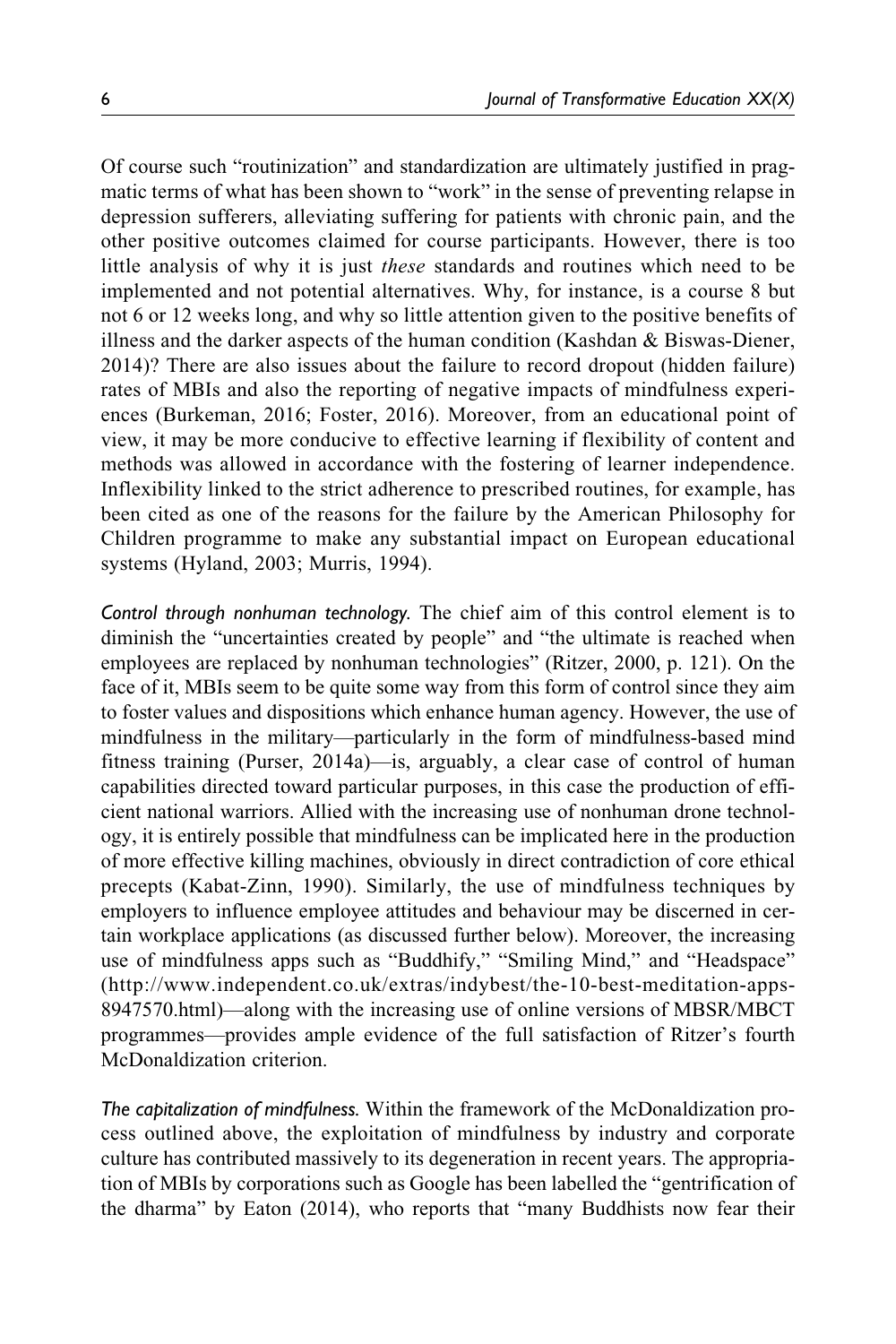religion is turning into a designer drug for the elite" (p. 1). In a similar critical vein, Stone (2014) has observed that:

Mindfulness meditation has exploded into an industry that ranges from the monastery to the military. Google, General Mills, Procter & Gamble, Monsanto and the U.S. Army are just a handful of the many enormous institutions that bring meditative practice to their workforce. (p. 1)

Arguments that the corporate takeover of mindfulness might work to change the culture and improve working conditions for employees (see Wilhelmson, Aberg, Backstrom, & Olsson, 2015, for an account of the problems of introducing transformative methods into the workplace) are challenged by Purser and Ng (2015) who argue that many of the companies now offering MBIs as forms of stress reduction are actually responsible for causing such stress in the first place. As they contend:

Buddhist teachings about awakening to the reality of impermanence "as it is" become inverted in corporate mindfulness. Instead of cultivating awareness of the contingencies of present reality that cause suffering, and thereby developing the capacity to intervene in those conditions of suffering, corporate mindfulness goes no further than encouraging individuals to manage stress so as to optimize performance within existing conditions of precarity—which, curiously, are portrayed as inevitable even as they demand flexibility from individuals. (p. 1)

The manic scramble by corporate organizations and workplace staff development firms to jump on the mindfulness bandwagon has direct parallels with the expropriation of the Protestant ethic to serve capitalist interests during the 18th century Industrial Revolution. Weber (1930/2014) described in some detail how the Calvinistic strands of Protestantism in particular were ideally suited to transform the "other worldly" ascetic aspects of Christianity into an enlightened "this worldly" materialistic principle which justified the new commercialism. Under the influence of the new trends, the "intensity of the search for the Kingdom of God commenced gradually to pass over into sober economic virtue" (p. 100). Weber goes on to observe:

With the consciousness of standing in the fullness of God's grace and being visibly blessed by him, the citizen business man ... could follow his pecuniary interests as he would and feel that he was fulfilling a duty in doing so. The power of religious asceticism provided him in addition with sober, conscientious, and unusually industrious workmen, who clung to their work as to a life purpose willed by God. Finally, it gave him the comforting assurance that the unequal distribution of the goods of this world was a special dispensation of Divine Providence ...(Weber, 1930/2014, pp. 101–102)

This handy multipurpose nature of the religious ethic described by Weber is more than matched by the more recent appropriation of mindfulness spirituality on the part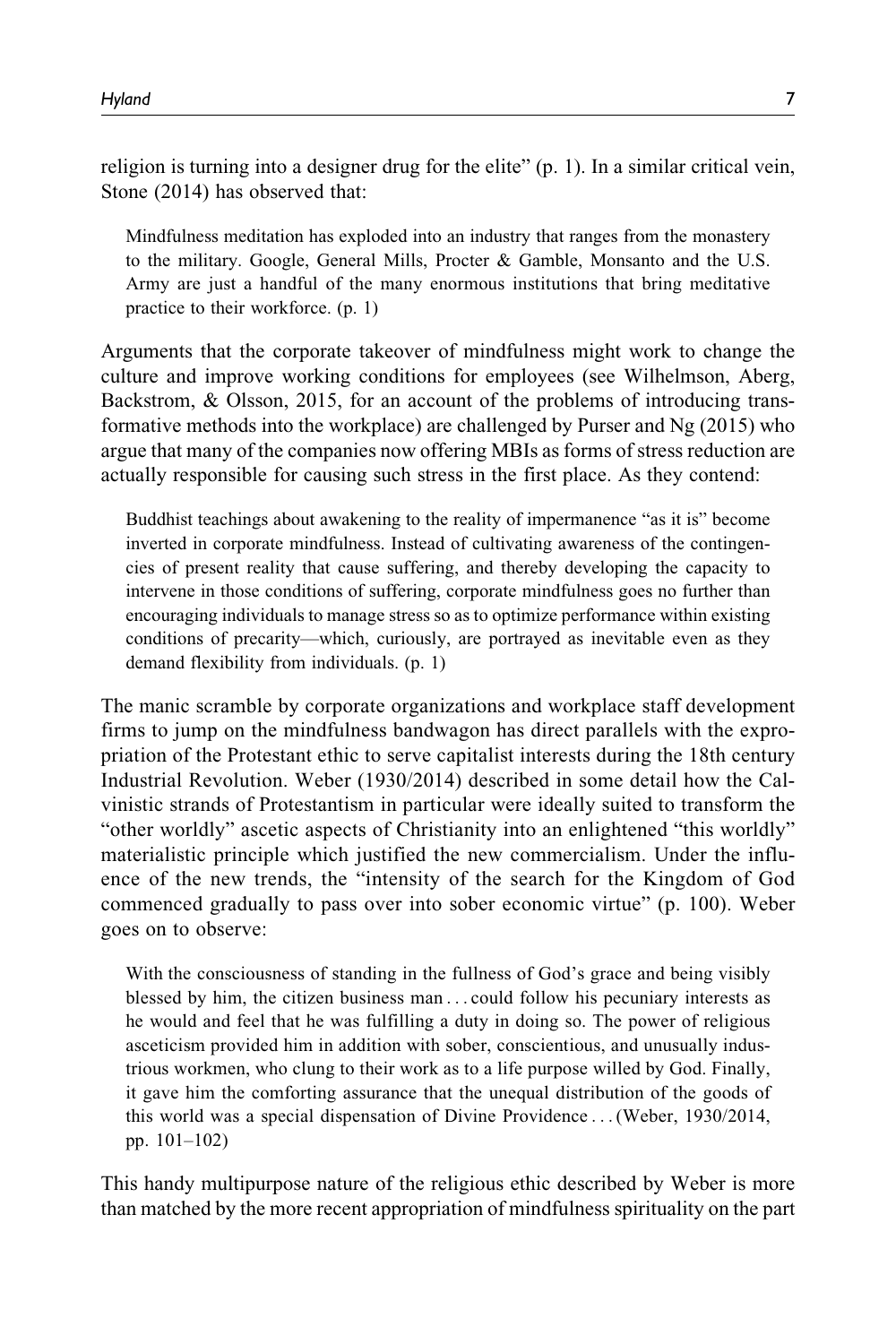of contemporary business interests. In contemporary economic culture, corporate mindfulness—McMindfulness—now stands in for the Protestant ethic. As Slvoj Zizek (2001) has suggested "if Max Weber were alive today, he would definitely write a second, supplementary, volume to his Protestant Ethic, entitled "The Taoist Ethic and the Spirit of Global Capitalism" (p. 1). He goes on to argue that:

although "Western Buddhism" presents itself as the remedy against the stressful tension of capitalist dynamics, allowing us to uncouple and retain inner peace and Gelassenheit, it actually functions as its perfect ideological supplement. (Zizek, 2001)

The capitalization of mindfulness achieves a number of desirable objectives for corporate and industrial users:

- $\bullet$  Firms offering mindfulness have appreciated the enormous public relations potential of such provision. Mindfulness sessions in workplaces come to symbolize caring environments in which all the needs of employees—including psychological and spiritual, alongside the free coffees, and employerfriendly arrangements of space—are catered for to the fullest extent. Such a badge of spirituality becomes a valuable marketing tool—as the Apple founder, the late Steve Jobs realized [\(http://www.mindfulnessresource.org/](http://www.mindfulnessresource.org/category/steve-jobs/) [category/steve-jobs/\)](http://www.mindfulnessresource.org/category/steve-jobs/)—as well as being a convenient way of deflecting workers' claims for compensation for stress-related illnesses. If employees are stressed, after all, facilities in the form of in-house therapeutic and mindfulness classes are available to all.
- $\bullet$  Marx saw clearly how religion—famously described as the "sigh of the oppressed creature, the heart of a heartless world ... the opium of the people" (McLellan, 1977, p. 64)—functioned to support the socioeconomic status quo with its class divisions and inequalities. With the nature of things endorsed as a form of divine providence—and with the eyes of the masses turned toward other worldly affairs—the tragic social injustices and fundamental immorality of capitalist production and relationships were thus maintained and reproduced through religion. McMindfulness—now functioning to support the new "hegemonic ideology of global capitalism" (Zizek, 2001, p. 1)—serves a similar purpose in the contemporary capitalist economy by offering forms of spiritual support for oppressive working conditions and unequal industrial relations (Eaton, 2014; Purser & Ng, 2015). Major corporations relish staff development and training which encourages employees—naturally through mindful present-moment awareness—to say "yes" to all aspects of their experience no matter how painful and unpleasant (Amaranatho, 2015). Such "training" will guarantee a docile workforce in which there are few challenges to the status quo and which is claimed to lead to "improved productivity, improved creativity, less absenteeism, better communication, and interpersonal relating" (Amaranatho, 2015). Now, we can appreciate fully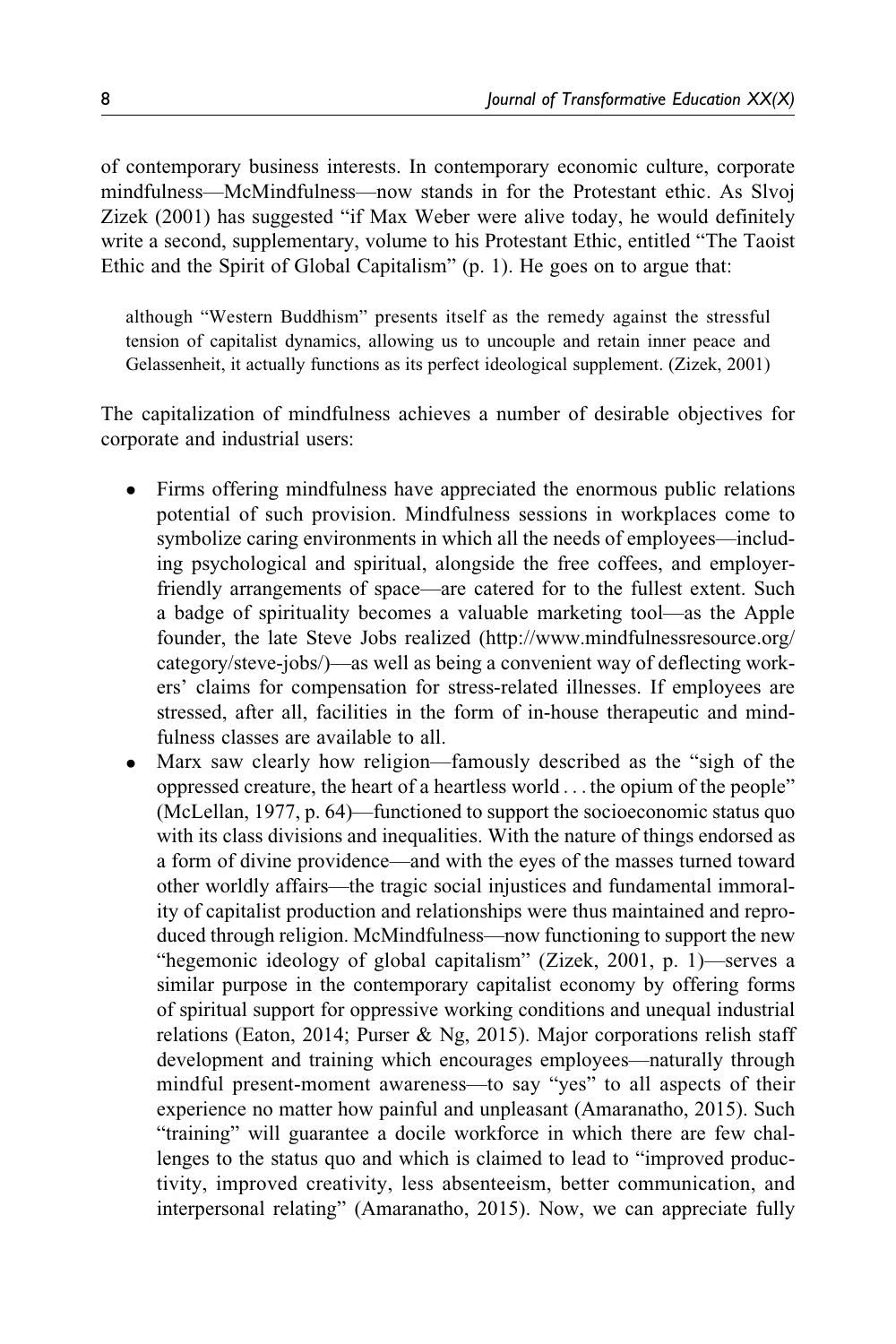why Google has invested so much in mindfulness-based activities (Bush, 2014).

 $\bullet$  In addition to the substantial capitalist gains noted above, mindfulness has now been acknowledged as a valuable commodity in itself with enormous sales potential in a spiritually impoverished society. Kabat-Zinn's (2015) warning that MBSR "can never be a quick fix" and that there are grave dangers in ignoring "the ethical foundations of the meditative practices and traditions from which mindfulness has emerged" (Kabat-Zinn, 2015) has been completely ignored in the scramble to expropriate the mindfulness label to market just about any product imaginable. The proliferation of mindfulness apps and online programmes noted in the preceding section has contributing enormously to the marketising potential of this most lucrative spiritual commodity. Moreover, the virus-like spread of the meme now means that the mindfulness brand is now free-floating and available for use by anyone wishing to sell their products, whether these are colouring books or lifestyle programmes (for a satirical and humorous perspective on this crude commercialism, see the Ladybird Book of Mindfulness; Hazeley & Morris, 2016).

The emergence of the McMindfulness phenomenon in recent years closely follows and fully satisfies the Ritzer model of the increasing technical rationalization of all aspects of life. Harvey (2014) has described in graphic detail how the voracious appetite of neoliberal capitalism has come to devour all aspects of public and private spheres bringing about the total commodification of everyday life. As indicated above, the pseudospirituality of McMindfulness approaches has proved an invaluable vehicle—with far wider applications and purposes than its forerunner in the Protestant Ethic—for contemporary capitalist exploitation. It is crucial for committed practitioners to combat such developments, especially those who, like Stephen Batchelor, abhor a "dharma that is little more than a set of self-help techniques that enable us to operate more calmly and effectively as agents or clients, or both, of capitalist consumerism" (2015, Kindle edition, loc. 340).

## Mindfulness, Ethics, and Education

It goes without saying that most serious and committed mindfulness practitioners and teachers would—along with Kabat-Zinn—deplore the McMindfulness developments noted above. What matters, however, is to inform the critiques of such degenerate interpretations with accounts of what is lost through the proliferation of mindfulness practices which are divorced from or at odds with the basic tenets of the Buddhist foundations. Predominant in this task must be the insistence that mindfulness becomes denatured and decontextualized if practice is divorced from the ethical foundations inherent in the universal dharma.

Mindful practices such as breath meditation, walking meditation, and mindful movement have been demonstrated to have positive impacts on the behaviour of people of all ages from school to lifelong learning (Burnett, 2011; Hyland,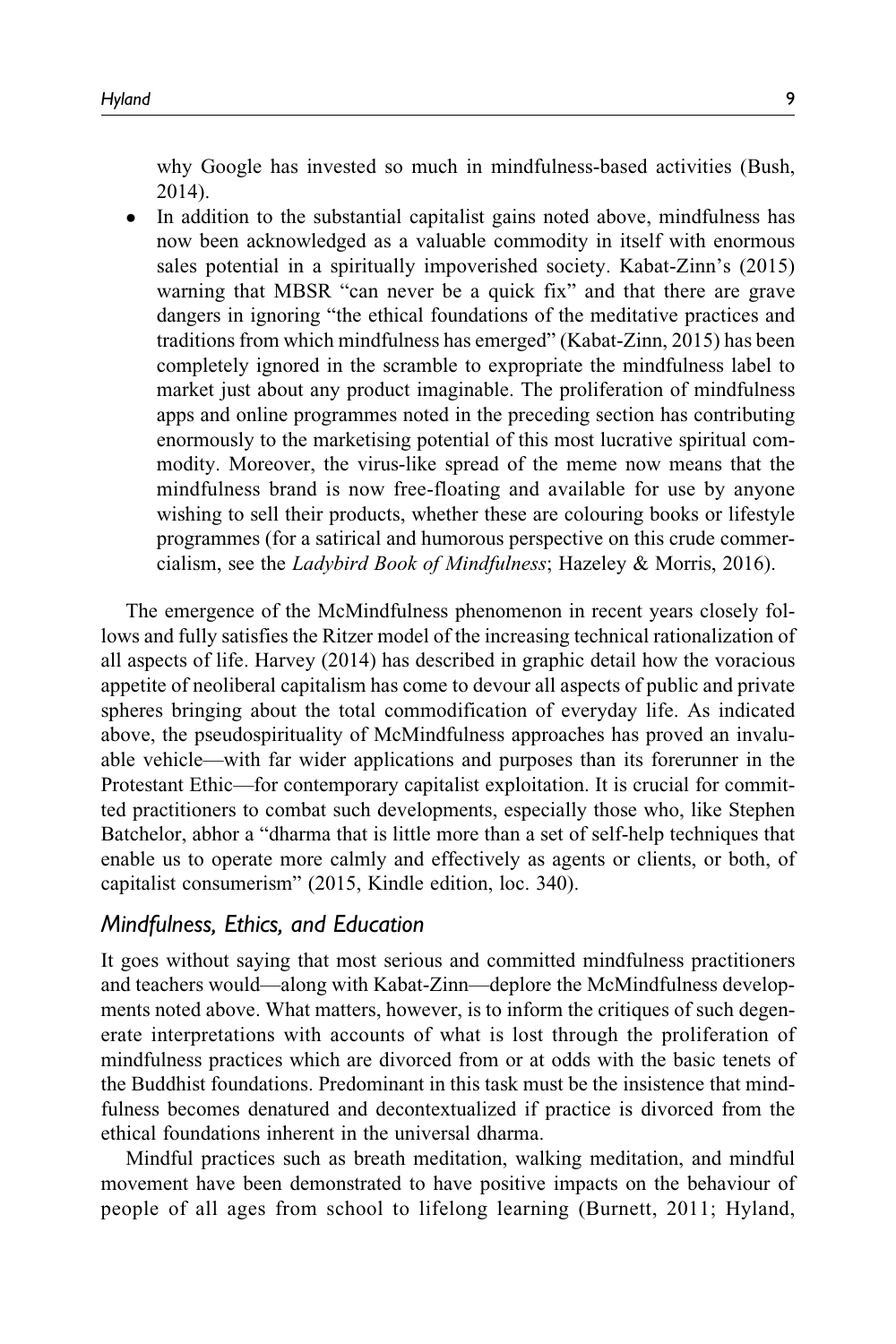2011;Langer, 2003). On the basis of 15 years of utilising mindfulness techniques in American schools and colleges, Schoeberlein and Sheth (2009) argue that:

Mindfulness promotes resilience and enhances social and emotional competence. Mindfulness combined with empathy, kindness and compassion supports constructive action and caring behaviour. Living mindfully begets greater mindfulness. The more you practice, the more mindfulness will infuse your experience of life, work and relationships. (p. 178)

The suggestion—in both Buddhist contemplative traditions and modern therapeutic interpretations—is that the practice of mindfulness leads naturally to the moral principles underpinning the noble 8-fold path and is instrumental in fostering a form of virtue ethics (Gowans, 2015). Direct connections are made between the inner clarity that Siegel (2010) calls "mindsight"—the "focused attention that allows us to see the internal workings of our own minds" (p. xi)—and the foundations of morality. This is brought out clearly in Kabat-Zinn's (2005) discussion of mindfulness and the moral life. As he suggests, the "wholesome mind and body states"—the ethical foundations of mindfulness which tend to be neglected by McDonaldized approaches—resulting from the practice include:

Generosity, trustworthiness, kindness, empathy, compassion, gratitude, joy in the good fortune of others, inclusiveness, acceptance and equanimity are qualities of mind and heart that further the possibilities of well-being and clarity within oneself, to say nothing of the beneficial effects they have in the world. They form the foundation for an ethical and moral life. (p. 103)

Although the process of ethical development within mindfulness practice can never be based on a simplistic input/output model (no more than any form of deep and rich teaching and learning), the centrality of the ethical dimension is clearly paramount. Schoeberlein and Sheth (2009) argue that "mindfulness and education are beautifully interwoven" (p. xi), but the specifically *educational* nature of MBIs needs to be foregrounded at all times if practices are to remain true to the ethical foundations outlined by Kabat-Zinn and committed mindfulness practitioners.

In explaining and justifying his conception of education as the initiation into worthwhile activities, the philosopher of education R. S. Peters (1966) makes use of an analogy between the activities of "education" and those of "reform" (this analysis is still widely respected; see Cuypers & Martin, 2009). He argues that education is like reform in that it "picks out no particular activity or process" but, rather, it "lays down criteria to which activities or processes must conform." It is suggested that:

Both concepts have the criterion built into them that something worthwhile should be achieved. "Education" does not imply, like "reform," that a man should be brought back from a state of turpitude into which he has lapsed; but it does have normative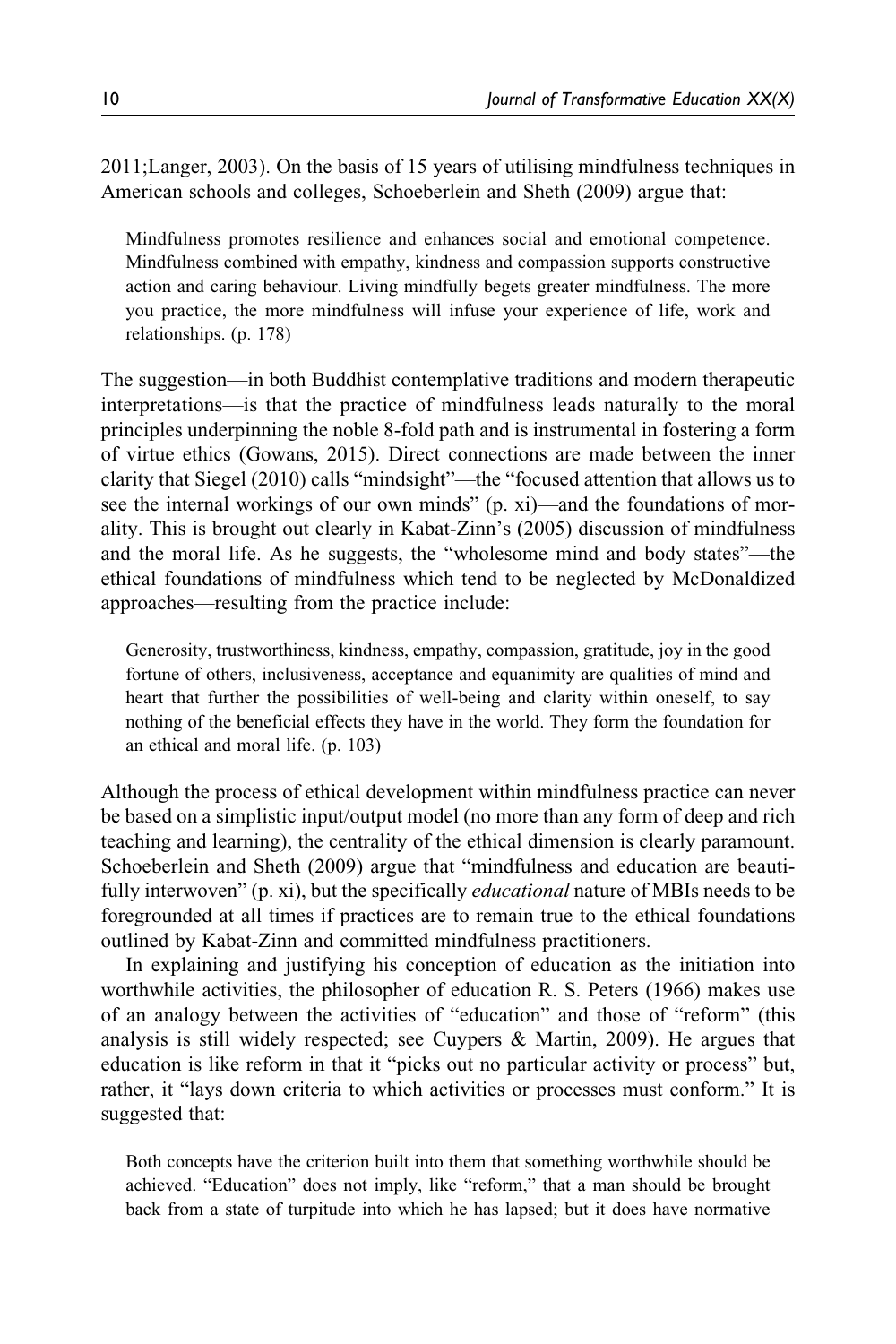implications...It implies that something worthwhile is being or has been intentionally transmitted in a morally acceptable manner. (p. 25)

This analysis is on all fours with the therapeutic function of education which is connected with the contemplative tradition by Salzberg and Goldstein (2001) as they explain how the "function of meditation is to shine the light of awareness on our thinking." The educational implications are brought out clearly in their description of how:

The practice of bare attention opens up the claustrophobic world of our conditioning, revealing an array of options. Once we can see clearly what's going on in our minds, we can choose whether and how to act on what we're seeing. The faculty used to make those choices is called discriminating wisdom ... the ability to know skilful actions from unskilful actions. (p. 48)

Against this background of normative criteria, it is easy to discern how McMindfulness practices fail to satisfy even the most basic educational requirements. There are no connections with the broad transformation of perspectives which allows for the fostering of wholesome thoughts and feelings and the reduction of harmful rumination and avoidance. Moreover, even the most basic minimum requirements of transformative learning concerned with self-direction and the critical analysis of our values and assumptions are distorted by and submerged beneath the dominance of consumerist and market-driven objectives. In discussing the role of mindfulness practices in transformative education, Ergas (2013) explains how the combination of principles from both domains can lead to

mind-altering pedagogies...[by which] ... we study our mind directly and learn that we actually have a choice other than the default doing mode. We are not compelled to one mode of being within thinking. We are thus educated directly at the level of the mind, as we do not heed to the level of thought content whether controlled or uncontrolled. (p. 289)

Using mindfulness to calm students down or enhance their attention span to achieve higher grades falls some way short of the mind-altering pedagogy called for by Ergas and other educators committed to the transformative learning principles linked with the development of autonomous critical thinking about knowledge, values, and culture in all aspects of personal and social life (Cranton, 2006).

Workplace and commercial applications of mindfulness are concerned only with specific strategic outcomes linked to productivity and persuasion. Moreover, many of the techniques employed at this level clearly fail to meet the autonomy criterion since they are directed at controlling and manipulating hearts and minds for ulterior purposes. On this account, the numerous mindfulness apps and products such as simplistic self-help and colouring books are—not simply ludicrous and exploitative mutations of mindfulness—but positively harmful to health in that they mislead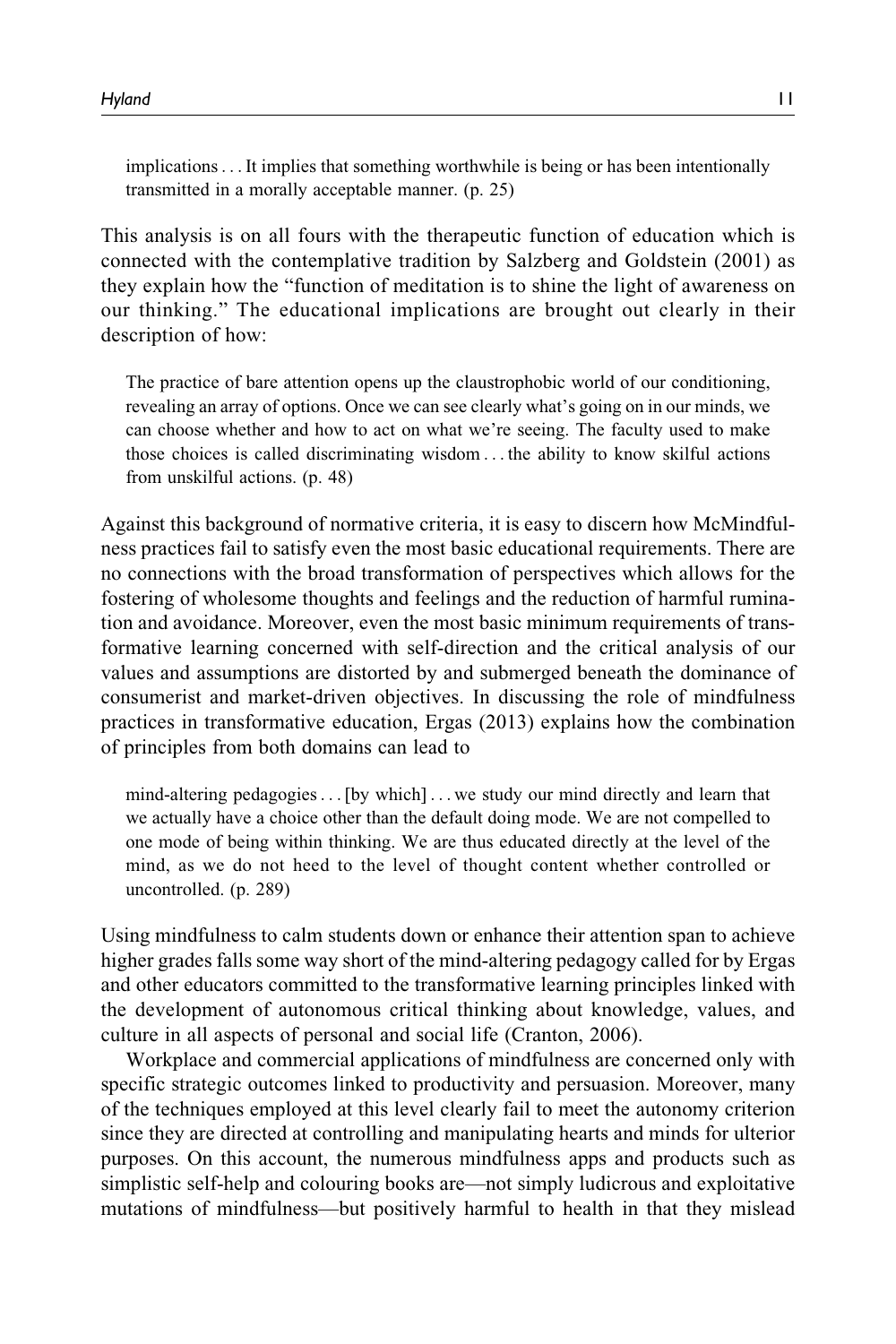people and construct obstacles to the sort of mindful transformation conducive to mind/body well-being. Authentic educational practice—rich and deep learning cannot be divorced from ethical considerations (Palmer, 1998; Peters, 1966) and the same applies to mindfulness processes. McMindfulness applications fail miserably when they separate something called "present moment awareness" (surrounded by a dangerous "myth" exposed by Purser, 2014b) from moral principles such as compassion and loving-kindness. As Batchelor (2015) puts it in citing the Kalama Sutta, the "transformation involved in the practice of the dharma is as much affective as it is cognitive," directed toward enabling us to "dwell pervading the entire world with a mind imbued with loving-kindness, compassion, altruistic joy, and equanimity" (loc. 428).

Moreover, even the more orthodox MBIs—MBSR/MBCT programmes and mindfulness in schools—may suffer from some of the countereducational defects noted above. The control and "standardization" elements noted in the McDonaldization analysis earlier may be unfavourably applied to certain aspects of the standard 8-week programmes to the extent that the drive for uniformity delimits the capacity for independent development on the part of participants. There does appear to be an element of prescriptive rigidity about the way in which participants are required to, for example, note pleasant/unpleasant events in Week 4 and focus on thinking in Week 6 (Williams, Teasdale, Segal, & Kabat-Zinn, 2007, pp. 237–241). Furthermore, surely there are many ways for teachers to embody mindfulness in addition to those officially approved by centralised teacher training organisations such as MBI-TAC (2012). The fact that such formalised teaching criteria make extensive use of "competences" (MBI-TAC, 2012, pp.3–4) also tends to align them with discredited behaviourist assessment regimes (Hyland, 2014).

However, it is in the specification of outcomes that MBIs in education and workplaces run the risk of degenerating into McMindfulness practices. Problems in this area stem partly from the fact that—whereas MBIs in the health service and in therapeutic practice aimed at combating addictions and depression are essentially remedial, thus directly connecting them with foundational mindfulness principles concerned with relieving suffering—this is not quite the case in other spheres. In education and work, there has been a tendency for this core *transformational* function to be co-opted in order to achieve specific operational objectives, and such pragmatic purposes have obscured the links with the foundational moral principles (Hyland, 2015a, 2015b). The empirical research on mindfulness in schools is characterized by an instrumentalist concern with performative outcomes which appears remote from the original transformational intentions and goals of practice and, indeed, runs counter to the principal recommendations for best practice made by transformative educators (Taylor, 2008).

A review of Australian research on teaching mindfulness in schools, for example, concluded with the comment that "mindfulness practices have been shown to help teachers reduce their stress levels, assist with behaviour management strategies, and improve self-esteem" (Albrecht, Albrecht, & Cohen, 2012, p. 11). Similarly, UK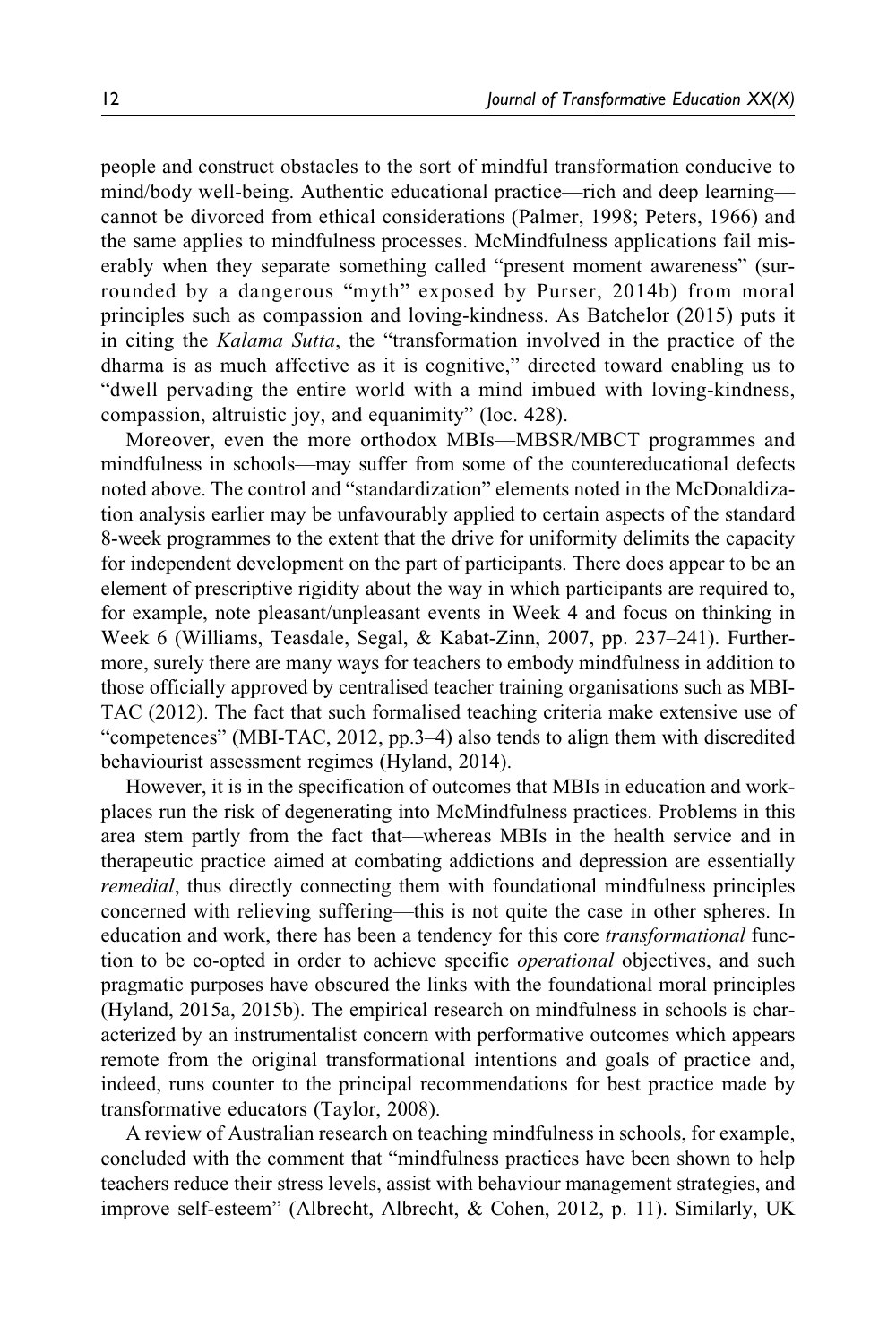research linked to the *Mindfulness in schools project (Misp)* or stop.breathe (.b) describes the outcomes of mindfulness lessons in secondary schools in terms of reducing "negative emotion and anxiety" in students and contributing "directly to the development of cognitive and performance skills and executive function" (Weare, 2012, p. 2). The recent meta-analysis of work in this field by Zenner, Hermleben-Kurz, and Walach (2014) concluded by noting that "analysis suggests that MBIs for children and youths are able to increase cognitive capacity of attending and learning by nearly one standard deviation" (p. 18). Such research does, of course, also include much anecdotal talk about enhancing emotional well-being and general mind/body health for both teachers and students (Burnett, 2011; Schoeberlein  $\&$  Sheth, 2009), but the overriding impression is that mindfulness practice has in many instances been co-opted to achieve strategic instrumentalist ends in the pursuit of predominantly academic outcomes. This obsession with training attention and focus through mindfulness in a way which detaches it from foundational ethical principles has been noted by a number of philosophers concerned with MBIs in education (Lewin, 2015; O'Donnell, 2015).

## Mindfulness, Education, and Critical Social Engagement

The moral foundations of mindfulness training lead naturally to a progression from self-regarding to other-regarding virtues as greed, hatred, and delusion are gradually replaced by generosity, kindness, and understanding about the nature of the world and the human condition. Although the "engaged Buddhist" movement is traditionally associated with the pioneering work of Thich Nhat Hanh from the 1960s (Kraft, 2000), it is, arguably, as old as Buddhism itself and takes its inspiration from the ethical elements of the 8-fold path and the core virtues of compassion, nonharming, and loving-kindness (Gowans, 2015). The Buddha's words from the Mahavagga: "Come, friends... dwell pervading the entire world with a mind imbued with lovingkindness... compassion ... altruistic joy ... equanimity without ill will" (Bodhi, 2000, p. 1608) are interpreted by Olendzki (2010) as the origins of our duty of care to the world and its contents which provide a foundation for engaged Buddhism.

Other influential dharma strands have been suggested by Harvey (2000), and the theory and practice of socially engaged movements has expanded and diversified considerably over recent years. More significantly, there are now national and international Buddhist movements campaigning on a vast and diverse range of issues. The International Learning Resource Site on "engaged practice" includes a wide range of articles and news about groups and meetings on topics as diverse as consumerism, the environment, race and gender, globalisation, work in prisons and hospices, in addition to peace-making in every part of the world ([www.dharmane](http://www.dharmanet.org/lcengaged.htm) [t.org/lcengaged.htm\)](http://www.dharmanet.org/lcengaged.htm). The first world symposium on socially engaged Buddhism organised by Zen Peacemakers took place in Montague, Massachussets in 2010 and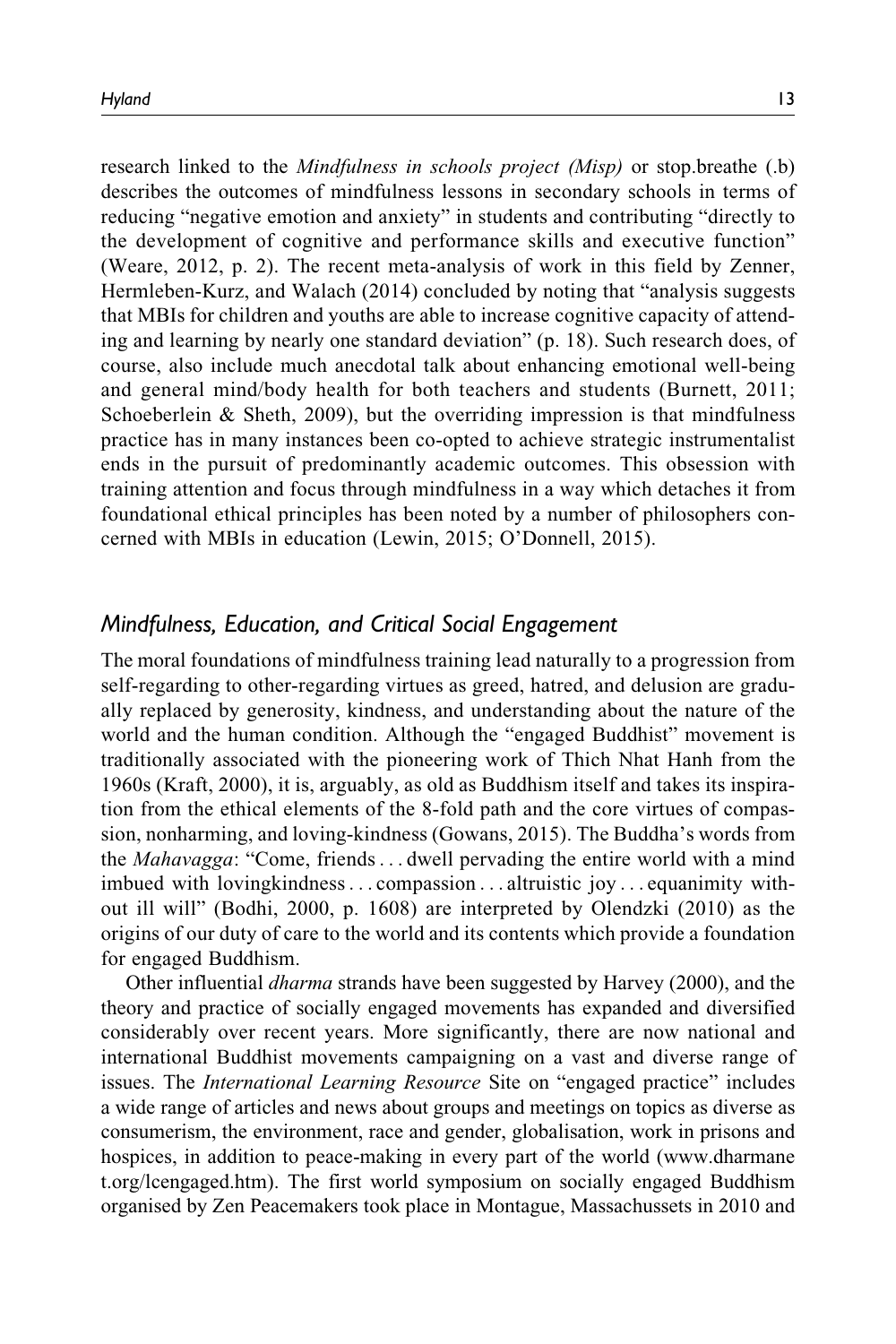the group regularly organizes "bearing witness" retreats in areas of conflict, injustice, and deprivation ([http://zenpeacemakers.org/bw/\)](http://zenpeacemakers.org/bw/).

Acknowledging Hanh's pioneering work in this area, Garfinkel (2006) sets out to travel the world in search of socially engaged practice. From a Zen Hospice project in San Francisco (pp. 2–3), a bearing witness group remembering the Jewish holocaust at Auschwitz (p. 46), organisations challenging caste in equalities in India (p. 96) to nongovernmental organizations fighting urban poverty in contemporary Japan (p. 221), Garfinkel demonstrates how engaged Buddhism is constantly striving to make a difference to the way the world is. As Garfinkel notes, "right livelihood" (p. 6) would be a most appropriate label for the modern applications of mindfulness he observed throughout his world tour in the footsteps of the Buddha.

Mindfulness practice is designed to promote well-being in ourselves and others or—in the language of the Buddhist noble truths—to work toward the reduction of the suffering of all living beings. What stands in the way of achieving such objectives? Clearly, the key internal obstacles are located in unwholesome instincts and the capriciousness of the emotions, and mindfulness can help in fostering the requisite control and, eventually, transforming these to promote generosity, kindness, and compassion. Once this is achieved, however, there is a host of external factors which clearly contribute to what Schopenhauer (1970) called the "suffering of the world" (p. 41) or, to express this in a less negative way, which militate against the promotion of human flourishing and well-being. Thus, the internal and external can be seen to come together in mindful engagement to bring about the desirable ends.

As Wilkinson and Pickett (2010) conclude in their analysis of levels of inequality around the world, "further improvements in the quality of life no longer depend on further economic growth: the issue is now community and how we relate to each other" (p. 254). The idea of education as the prime mover in the fostering of economic capital is now an empty and hollow slogan, particularly as countries around the world struggle with the consequences of the abject failure of neoliberal economics. Yet, it is not only the economic consequences of Chicago school free marketeering (Klein, 2007) ideas that have turned out to be disastrous but also their impact on the social fabric in glorifying selfish and materialistic possessive individualism. The selfish capitalism which James (2008) and Gerhardt (2010) have criticised so forcefully has produced sickness—mental, physical, and psychological—in all nations in which it has gone unchallenged by social-democratic and moral values concerned with societal well-being and the common good. Levels of public and community trust have plummeted in recent years (Judt, 2010; Seldon, 2009), and the fostering of social capital has never been more urgently needed from our education systems (Ergas & Todd, 2016).

The engaged Buddhist response to this global malaise stems—not just from the basic immorality of injustice, greed, and social degeneration—but from its consequences in terms of poverty, conflict, and the exacerbation of human suffering on a massive scale. A recent Oxfam report, for example, which reported solid evidence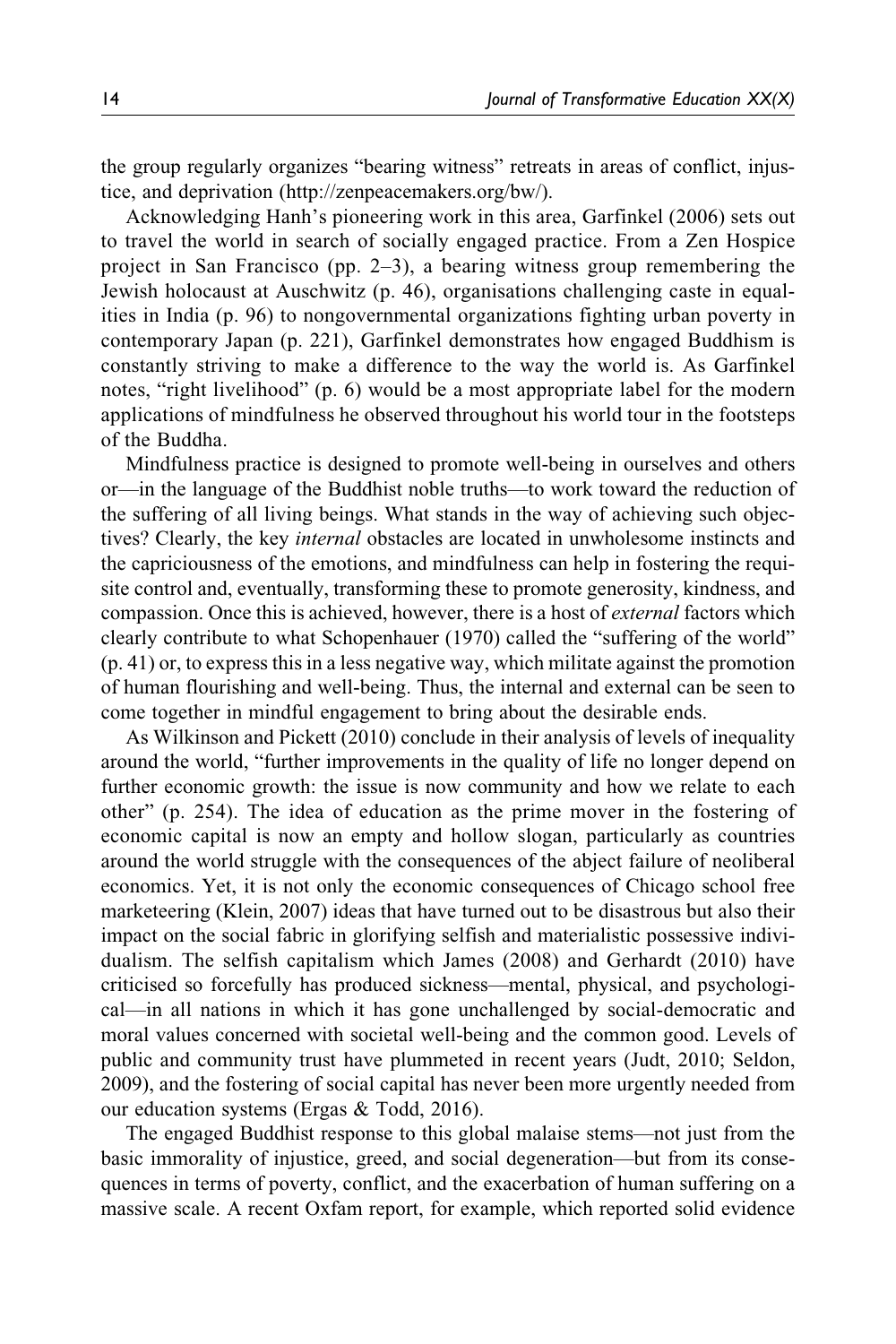that the wealth of the richest  $1\%$  of the world will shortly exceed that of the other 99% [\(https://www.oxfam.org/en/pressroom/pressreleases/2015-01-19/](https://www.oxfam.org/en/pressroom/pressreleases/2015-01-19/)) explained clearly why this was not just monstrously unjust and immoral but, more importantly, served to militate against the possibility of the economic, social, and political reform which could ameliorate global problems of poverty, overconsumption, and environmental destruction. This message has been reinforced in a number of recent economic analyses by Thomas Piketty (2013) and former World Bank Chief Economist, Joseph Stiglitz (2012), which point to the dangers for all of us of the growing gap between rich and poor throughout the world.

Stiglitz (2012) looks forward to the day when "the 99% could come to realize that they have been duped by the 1%: that what is in the interest of the 1% is *not* in their interests," and this might lead to a "society where the gap between the haves and have-nots has been narrowed, where there is a sense of shared identity, a common commitment to opportunity and fairness" (pp. 359–360). In a similar vein, Seabrook (2015) has written extensively about the "impoverishment of riches" by which the myth of material progress has led to tragic losses in terms of our humanity and the planet we inhabit. He talks of neoliberal capitalism as causing a "wasting disease" which "not only wears away the fabric of the world, it also consumes human resourcefulness from within" (p. 208). Placing all this within a context of Buddhist values, Simmer-Brown (2002) explains how the "crisis of consumerism" has impoverished an exacerbated human suffering in recent decades such that:

we see the poor with not enough food and no access to clean drinking water ... we see the sick and infirm who have no medicine or care; we see rampant exploitation of the many for the pleasure and comfort of the few; we see the demonization of those who would challenge the reign of wealth, power, and privilege. (p. 3)

Socially engaged Buddhists are in common agreement with economists such as Stiglitz and social commentators such as Seabrook about both the causes of the present malaise and the ways to cure it. Myths about unconstrained growth and the need for ever-expanding consumerism need to be exploded in conjunction with the transformation of the craving which fuels this impoverishment. Seabrook (2015) argues with passion that:

The raising of "the consumer" into human identity has been a fateful development. It demonstrates the power of an economic system to sustain its growth by expanding the capacity of humanity to ingest whatever it produces: without a voracious appetite for all available goods, that system would perish. As it is, people grow obese as the world shrinks. (p. 218)

His claim that capitalism has learned to "render itself indistinguishable from human yearning" (Seabrook, 2015) is interpreted within a Buddhist framework by Allan Hunt Badiner's (2002) argument that "consumption has become one of the most urgent topics in our lives." He goes on to suggest that: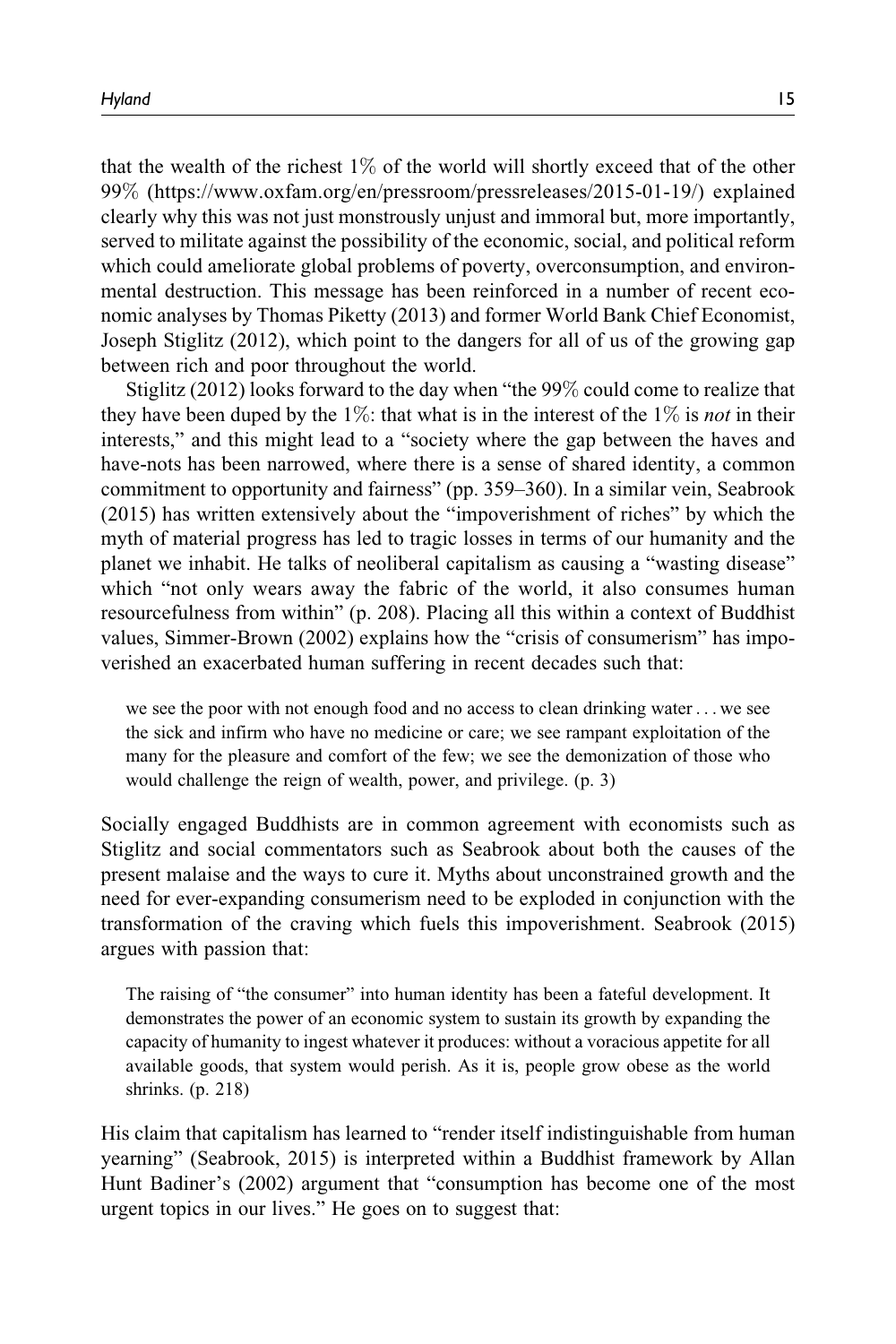Revisiting our moral and spiritual values is an important part of our response to the fundamentally alienating ethic inherent in consumer culture. The Buddhist perspective offers not only a critique, but also practical ways to empower people to resist the prison of consumerism. (p. ii)

# Coda: Practical Implications for Transformative Education

Not only does the degeneration of spiritual practice through McMindfulness commodification stand in the way of the changes which socially engaged Buddhism what Ng and Purser (2016) have recently called "critical mindfulness"—is striving for, such commercialism serves to reinforce the consumerist craving which fuels such impoverishment and suffering.

Critiques of the implementation of mindfulness strategies in the workplace have been predominantly pessimistic with—apart from those such as Amaranatho (2015) and Chaskalson (2011) who are in the business of taking mindfulness into such contexts—little indication that much good can come of this. There are some arguments that the "Trojan Horse" of mindfulness (Lavelle, 2016)—through the gradual enlightenment of individuals, especially leaders, within corporate organizations may eventually engender institutional reforms which will benefit both employers and employees. Lavelle, however, sees "no evidence for the effectiveness of this strategy" (p. 241), and the wealth of evidence against has been amply demonstrated by Purser and Ng (2015), Forbes, (2016), Caring-Lobel (2016), and Titmuss (2016). Titmuss, in particular, is scathing about a corporate takeover of mindfulness which has provided powerfully positive public relations propaganda for organizations such as Google and Amazon whilst leaving untouched appallingly stressful working conditions for employees in a wider society riddled with corporate greed, corruption, and gross inequalities of wealth, status, and opportunity.

However, the history of Buddhism over two millennia is characterized by a robust pragmatism, so it is legitimate to speculate about whether the famous "middle way" might not be able to offer some hope of reconciliation between optimists and pessimists in the field of workplace mindfulness. The Mindfulness Initiative (2016) in the UK—a project established initially by British parliamentarians interested in introducing mindfulness practices into schools, workplaces, and the health service (which resulted in Mindful Nation UK referred to in the introduction)—has recently published a document entitled Building the Case for Mindfulness in the Workplace. Alongside the predictable business-speak and cost–benefit analyses, the report does attempt to tackle a number of contemporary critiques of workplace mindfulness in addition to suggesting certain criteria of good practice in response to the perceived limitations. In seeking to explode what are described as myths about workplace mindfulness being exploited by employers seeking to produce passive employees, the report asserts that "there are many anecdotal accounts of employees walking away from toxic working environments, or pursuing other goals and career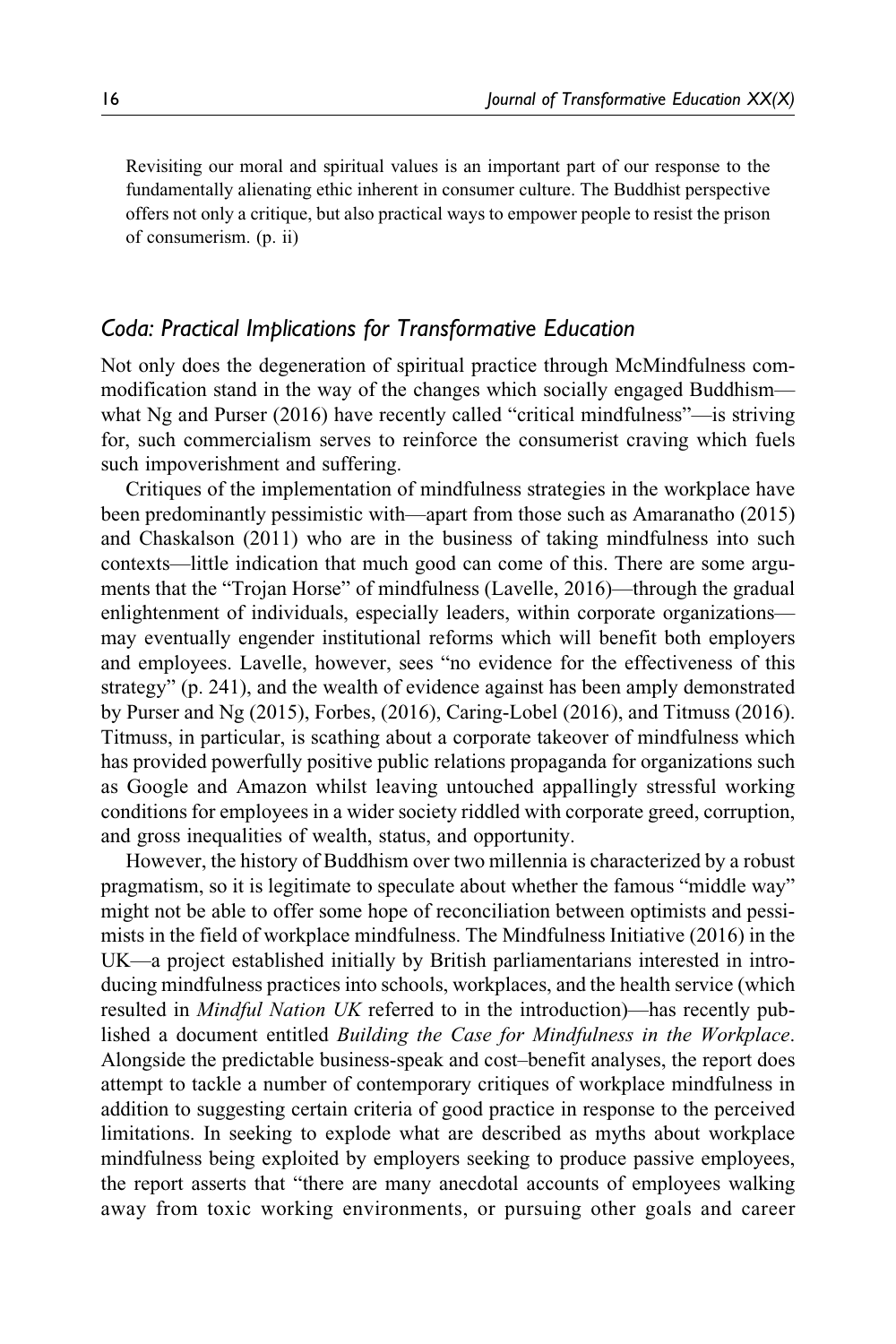aspirations, as a result of having received mindfulness training" (p. 26). Critics of corporate mindfulness would certainly welcome such anecdotal evidence but would make the obvious point that, if such postmindfulness activity became widespread, organizational investment in mindfulness would be rather quickly curtailed. Whether mindfulness programmes which allow for a cultivation of values which may question working practices and the role of work in the wider political/ social/cultural milieu (allowing workers to say "no" as well as "yes" to conditions of service in speaking truth to power) can ever be successfully implemented in the current climate is a question which can only be answered by the work of current and future practitioners and researchers in the field. Majority opinion remains overwhelmingly pessimistic about this possibility (Poirier, 2016; Purser, Forbes, & Burke, 2016). An alternative option for the pessimists would be to insist that employee training is conducted outside of the workplace according to standard MBI procedures designed to ensure the incorporation of ethical values and the fostering of critical mindfulness.

Transformative learning has been usefully combined with mindfulness practice by educators concerned to enhance both the moral/spiritual dimension of the standard curriculum (Wilber, Engler, & Brown, 1986) and to emphasize the links between education and wider social, political, and cultural developments (Adler & Goggin, 2005). In terms of learning and teaching in schools and colleges, the mindfulness practices of insight meditation, mindful movement, journaling, community enquiry, and emotional introspection (Hyland, 2011; Schoeberlein & Sheth, 2009) can be conjoined with transformative methods such as the investigation of "critical incidents, metaphor analysis, concept mapping, consciousness raising, life histories, repertory grids, and participation in social action" (Mezirow, 1997, p. 10). The principal aims of all such activity will be to help learners to switch off the automatic pilot by examining the impulses and emotions which distort or inhibit clarity of thinking about the world around them. In this way, the cultivation of a critical attitude toward contemporary culture may encourage the development of autonomous moral decision-making which can transform understanding and alleviate destructive emotional suffering in individuals and society. Ergas (2015) explains the process well in arguing that:

in allocating curricular time to activities that ask students to note their breathing, thoughts and sensations—their inner workings and the *here-ness and now-ness of their* existence—we are transforming the social understanding of "education" and the "educated person." (p. 218, original italics)

It is too early to tell whether the relatively recent introduction of mindfulness in schools and colleges will achieve such wide-ranging transformations of learning and education. In terms of narrower, more task-specific outcomes, there is a good deal of evidence indicating that mindfulness strategies may enhance attention span, emotional resilience, on-task focus, and so on (Albrecht et al., 2012; Zenner,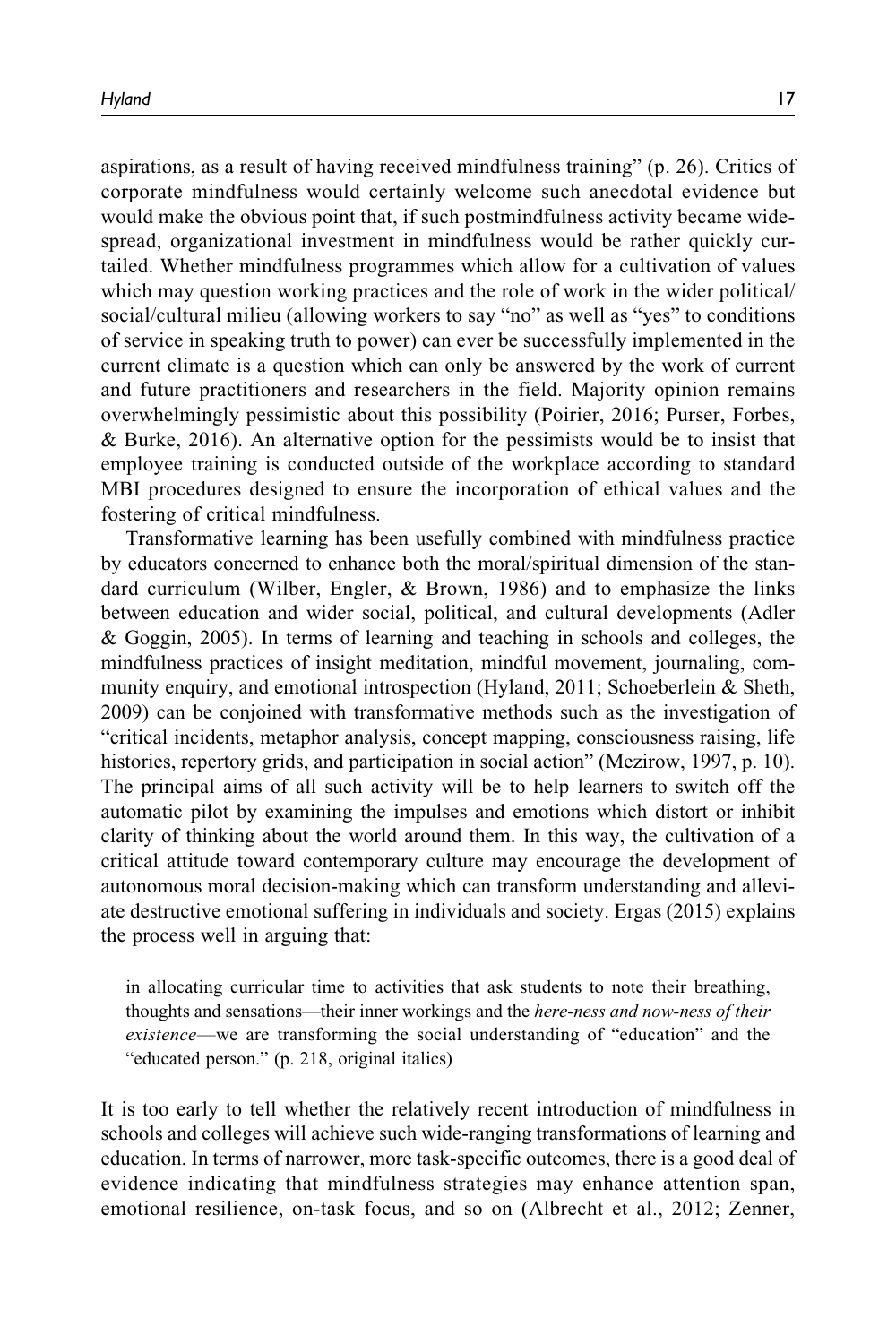Hermleben-Kurz, & Walach, 2014). Critics of such research, however, assert that such outcomes—though having obvious educational benefits—have little relevance to the fostering of mindfulness qualities which may help to transform the lives of students in the context of the challenges posed by contemporary culture (O'Donnell, 2015). Moreover, much of the research on mindfulness in schools has been poorly designed and—particularly those using self-report measures—falls well short of accepted standards in psychological research (Rosenbaum, 2016; see also the work of Nowogrodzki, 2016, on the positive skewing of mindfulness research referred to earlier on p. 7).

Citing the work of Stanley, Barker, Edwards, and McEwan (2015) and Jennings (2015), Forbes (2016) has outlined ways in which schools:

can engage in critical mindfulness research that investigates hidden norms in everyday culture and local social systems such as consumerism ... that impede personal and interpersonal development. (p. 364)

Whether school programmes will be able to realise such critical and transformational ideals amidst the demands of contemporary outcome-driven and prescriptive curricula will be determined by the commitment of practitioners driven by a conception of mindfulness informed by the ethical principles which underpin what Kabat-Zinn refers to as the universal dharma.

### Declaration of Conflicting Interests

The author(s) declared no potential conflicts of interest with respect to the research, authorship, and/or publication of this article.

### Funding

The author(s) received no financial support for the research, authorship, and/or publication of this article.

#### **References**

- Adler, R. P., & Goggin, J. (2005). What do we mean by "civic engagement?" Journal of Transformative Education, 3, 236–253.
- Albrecht, N. J., Albrecht, P. M., & Cohen, M. (2012). Mindfully teaching in the classroom: A literature review. Australian Journal of Teacher Education, 37, 1–14.
- Alfino, M., Caputo, J. S., & Wynyard, R. (1998). McDonaldization revisited: Essays on consumer culture. London, England: Praeger.
- Amaranatho. (2015). Learn to say "Yes"-mindfulness in the workplace, 8/9/15. Retrieved December 3, 2015, from [http://www.rhhr.com/learn-to-say-yes-mindfulness-in-the](http://www.rhhr.com/learn-to-say-yes-mindfulness-in-the-workplace/)[workplace/](http://www.rhhr.com/learn-to-say-yes-mindfulness-in-the-workplace/)
- Badiner, A. H. (Ed.). (2002). Mindfulness in the marketplace: Compassionate responses to consumption. Berkeley, CA: Parallax.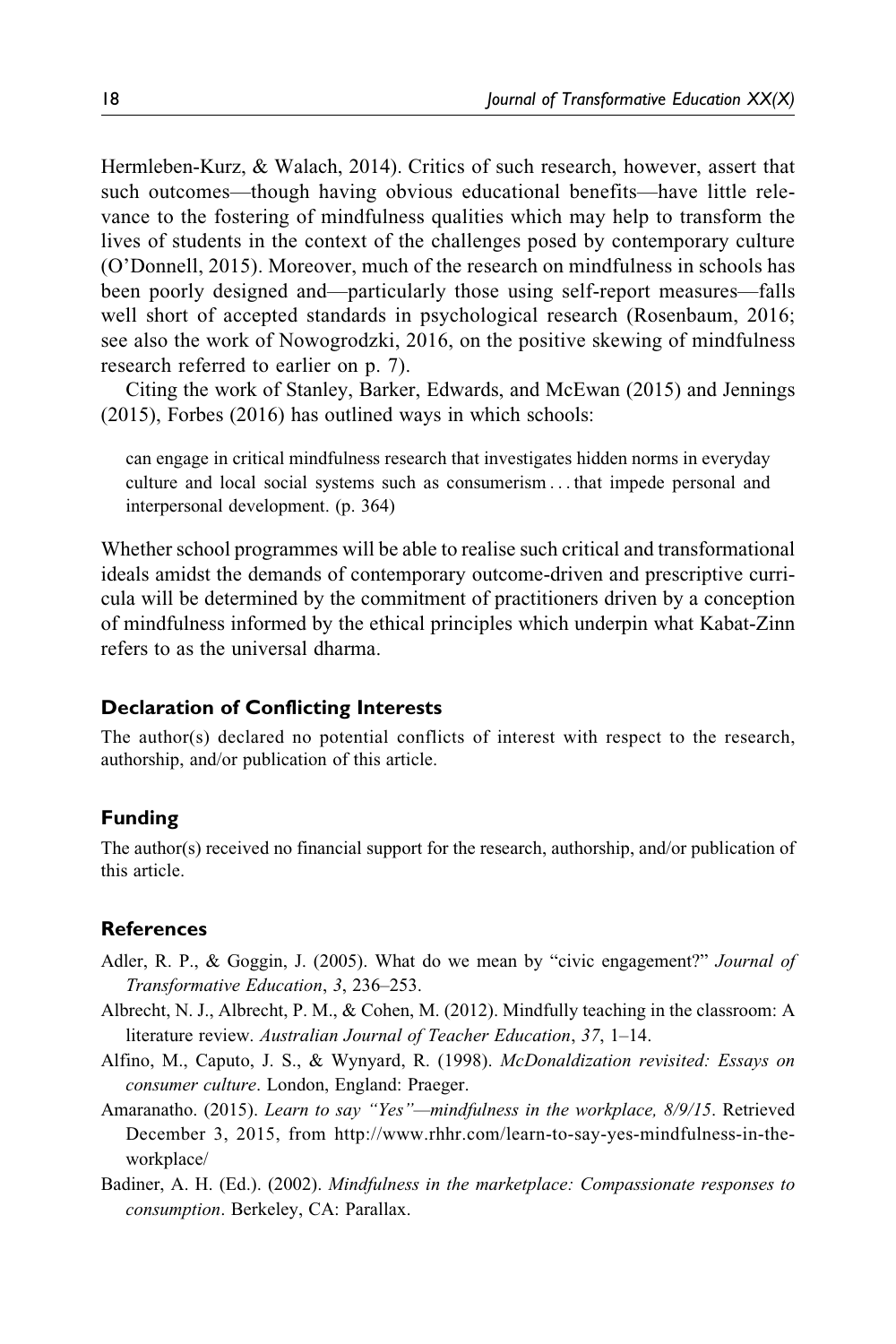- Batchelor, S. (2015). After Buddhism: Rethinking the Dharma for a secular age (Kindle ed.). New Haven, CT: Yale University Press.
- Bodhi, B. (2000). The connected discourses of the Buddha. Somerville, MA: Wisdom.
- Boyce, B. (Ed.). (2011). The mindfulness revolution. Boulder, CO: Shambhala.
- Burkeman, O. (2016). Colour me calm. Guardian Review, 9, 5.
- Burnett, R. (2011). Mindfulness in schools: Learning lessons from the adults—secular and Buddhist. Buddhist Studies Review, 28, 79–120.
- Bush, M. (2014). What's it like to take Google's mindfulness training? Mindful: Taking Time for What Matters, 5, 3–7.
- Caring-Lobel, A. (2016). Corporate mindfulness and the pathologization of workplace stress. In R. E. Purser, D. Forbes, & A. Burke (Eds.), Handbook of Mindfulness: Culture, Context, and Social Engagement (pp. 195–214). Switzerland: Springer International.
- Chaskalson, M. (2011). The mindful workplace. Oxford, England: Wiley-Blackwell.
- Cranton, P. A. (2006). Fostering authentic relationships in the transformative classroom. New Directions for Adult and Continuing Education, 109, 5–13.
- Cuypers, S. E., & Martin, C. (Eds.). (2009). Reading R.S. Peters today: Analysis, ethics and the aims of education. London, England: Wiley-Blackwell [Journal of Philosophy of Education, 43, Supplement October 1, 2009].
- Eaton, J. (2014). Gentrifying the dharma: How the 1 percent is hijacking mindfulness. Salon, 2–3. Retrieved from [http://www.salon.com/2014/03/05/gentrifying\\_the\\_dharma\\_how\\_](http://www.salon.com/2014/03/05/gentrifying_the_dharma_how_the_1_is_hijacking_mindfulness/) [the\\_1\\_is\\_hijacking\\_mindfulness/.](http://www.salon.com/2014/03/05/gentrifying_the_dharma_how_the_1_is_hijacking_mindfulness/) Accessed August 12, 2016.
- Ergas, O. (2013). Two mind-altering curriculums: Contemplation, mindfulness, and the educational question whether "to think or not to think?." Journal of Transformative Education, 11, 275–296.
- Ergas, O. (2015). The deeper teachings of mindfulness. Journal of Philosophy of Education, 49, 203–220.
- Ergas, O., & Todd, S. (Ed.). (2016). Philosophy east/west: Exploring intersections between educational and contemplative practices. Oxford, England: Wiley-Blackwell.
- Farrarons, E. (2015). The mindfulness colouring book. London, England: Boxtree.
- Forbes, D. (2016). Cultural integral contemplative education. In R. E. Purser, D. Forbes, & A. Burke (Eds.), Handbook of Mindfulness: Culture, Context, and Social Engagement (pp. 355–367). Switzerland: Springer International.
- Foster, D. (2016). Kind of blue. The Guardian Weekend, 23, 46–49.
- Garfinkel, S. (2006). Buddha or bust. New York, NY: Three Rivers Press.
- Gerhardt, S. (2010). The selfish society. London, England: Simon & Schuster.
- Gowans, C. W. (2015). Buddhist moral philosophy. London, England: Routledge.
- Grossman, P. (2011). Defining mindfulness by how poorly I think I pay attention during everyday awareness and other intractable problems for psychology's (re)invention of mindfulness: Comment on Brown et al. (2011). *Psychological Assessment*, 23, 1034–1040.
- Grossman, P., & Van Dam, T. (2011). Mindfulness, by any other name ... Trials and Tribulations of Sati in Western Psychology and Science; Contemporary Buddhism, 12, 219–239.
- Hartley, D. (1995). The McDonaldization of higher education: Food for thought? Oxford Review of Education, 21, 409–423.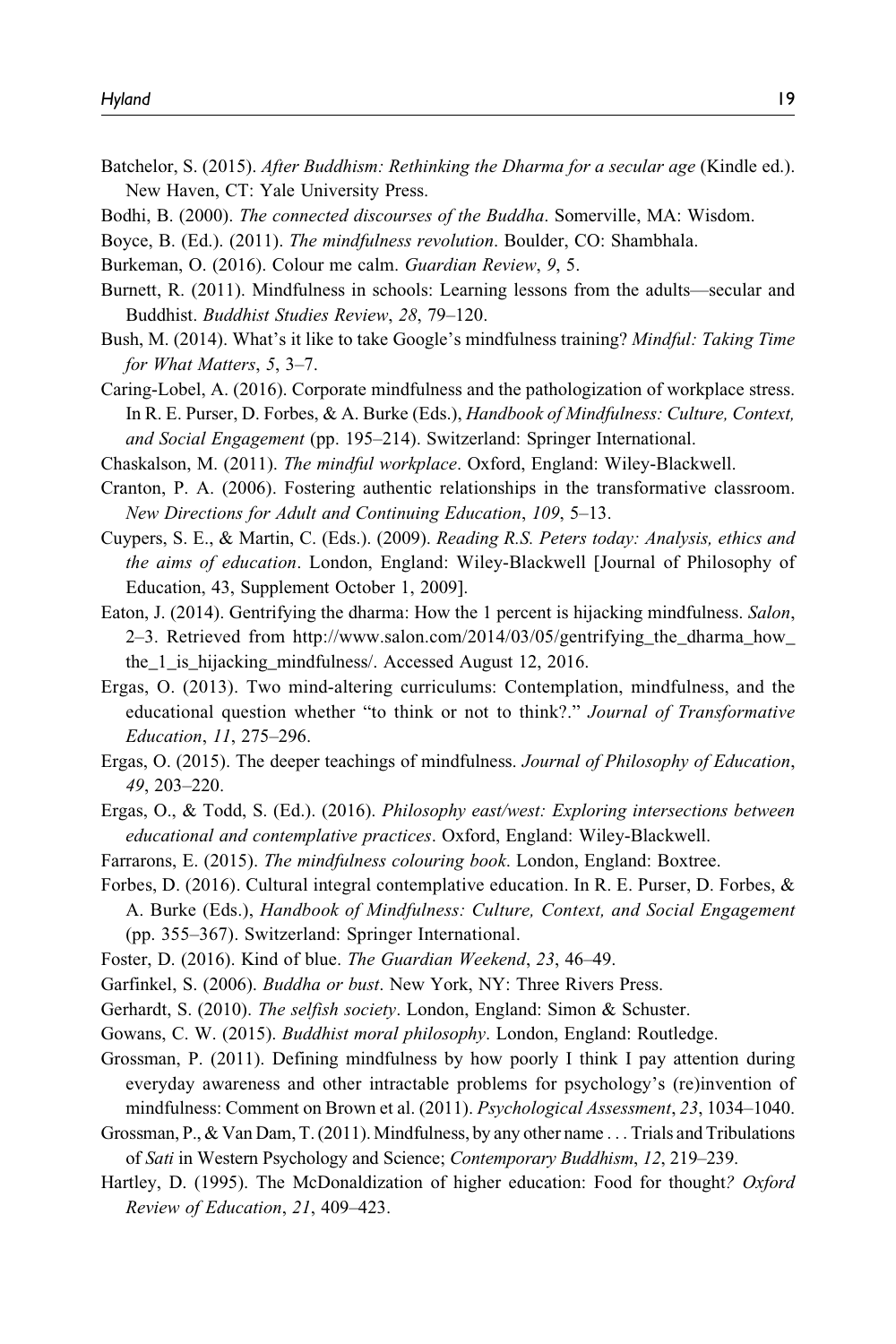- Harvey, P. (2000). An introduction to Buddhist ethics: Its teachings, history and practices. Cambridge, MA: Cambridge University Press.
- Harvey, D. (2014). Seventeen contradictions and the end of capitalism. London, England: Profile Books.
- Hazeley, J. A., & Morris, J. P. (2016). The ladybird book of mindfulness. Loughborough, England: Ladybird Books.
- Hyland, T. (1994). Competence, education, and NVQs: Dissenting perspectives. London, England: Cassell.
- Hyland, T. (1999). Vocational studies, lifelong learning, and social values. Aldershot, England: Ashgate.
- Hyland, T. (2003). Socrate est-il un andragogue ou un pedagogue? In Jean Ferrari et al. (Eds.), Socrate pour tous (pp. 73-92). Paris, France: Librairie Philosophique J. Vrin.
- Hyland, T. (2011). Mindfulness and learning: Celebrating the affective dimension of education. Dordrecht, the Netherlands: Springer.
- Hyland, T. (2014). Competence. In D.C. Phillips (Ed.), *Encyclopedia of educational theory* and philosophy (Vol. 1, pp. 166-167). London, England: Sage.
- Hyland, T. (2015a). On the contemporary applications of mindfulness: Some implications for education. Journal of Philosophy of Education, 49, 170–186.
- Hyland, T. (2015b). McMindfulness in the workplace: Vocational learning and the commodification of the present moment. Journal of Vocational Education and Training, 67, 219–234.
- Hyland, T. (2016). Review of mindful nation UK. Journal of Vocational Education and Training, 68, 133–136.
- James, O. (2008). The selfish capitalist. London, England: Vermilion.
- Jennings, P. A. (2015). Mindfulness for teachers: Simple skills for peace and productivity in the classroom. New York, NY: Norton.
- Judt, T. (2010). Ill fares the land. London, England: Allen Lane.
- Kabat-Zinn, J. (1990). Full catastrophe living. London, England: Piatkus.
- Kabat-Zinn, J. (2005). Coming to our senses. London, England: Piatkus.
- Kabat-Zinn, J. (2015). Mindfulness has huge health potential—but McMindfulness is no panacea. The Guardian. Retrieved November 3, 2015, from [http://www.theguardian](http://www.theguardian.com/commentisfree/2015/oct/20/mindfulness-mental-health-potential-benefits-uk) [.com/commentisfree/2015/oct/20/mindfulness-mental-health-potential-benefits-uk](http://www.theguardian.com/commentisfree/2015/oct/20/mindfulness-mental-health-potential-benefits-uk)
- Kashdan, T., & Biswas-Diener, R. (2014). The upside of your dark side. New York, NY: Hudson Street Press.
- Klein, N. (2007). The shock doctrine. London, England: Penguin Books.
- Kraft, K. (2000). New voices in engaged Buddhism. Journal of Buddhist Ethics, 7, 13-27.
- Langer, E. (2003). A mindful education. Educational Psychologist, 28, 43-50.
- Lavelle, B. D. (2016). Against one method: Contemplation in context. In R. E. Purser, D. Forbes, & A. Burke (Eds.), Handbook of Mindfulness: Culture, Context, and Social Engagement (pp. 233–242). Switzerland: Springer International.
- Lewin, D. (2015). Heidegger east and west: Philosophy as educative contemplation. Journal of Philosophy of Education, 49, 221–239.
- MAPPG. (2015). Mindful Nation UK—Report of the Mindfulness All-Party Parliamentary Group. Retrieved November 6, 2015, from [www.themindfulnessinitiative.org.uk](http://www.themindfulnessinitiative.org.uk)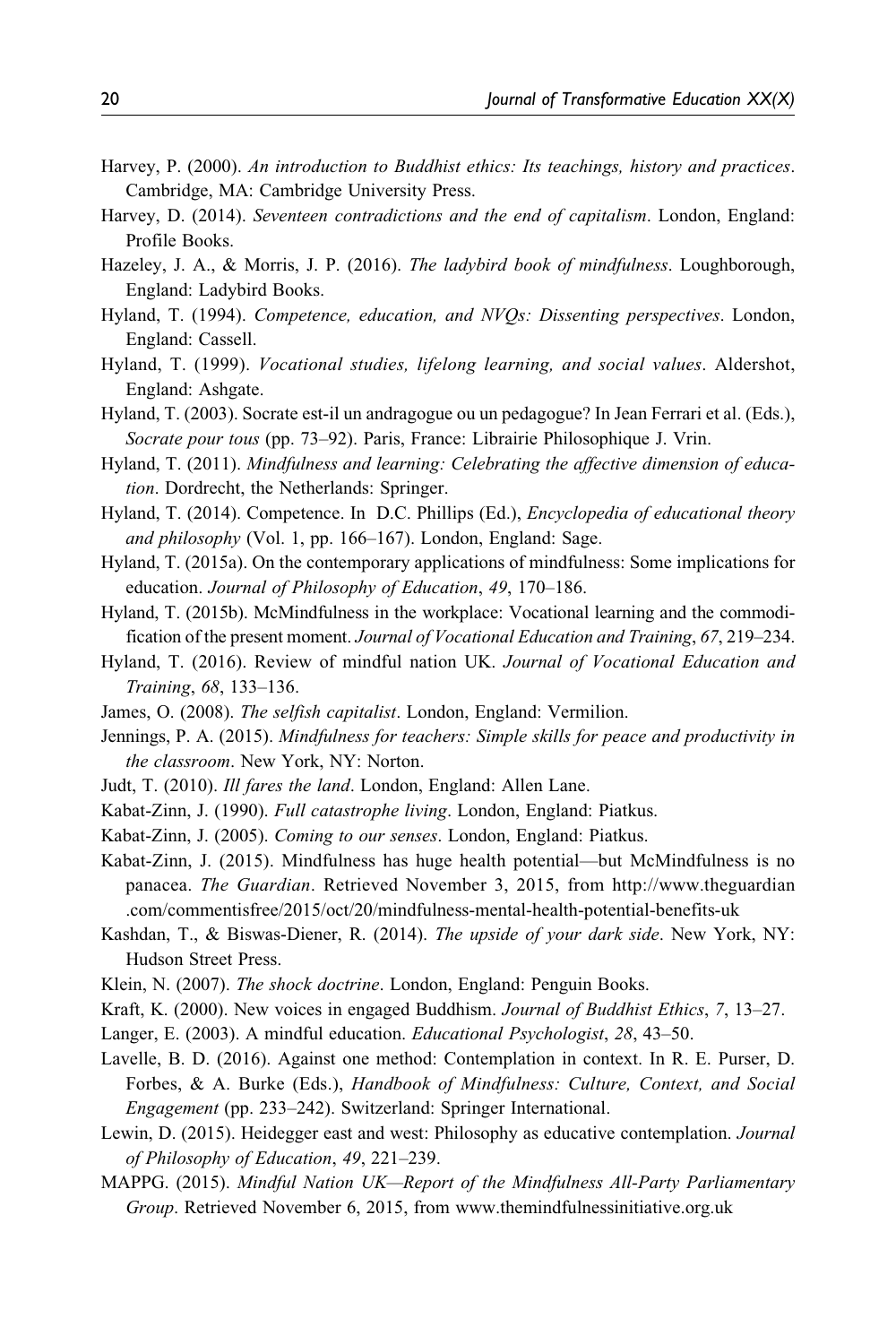- MBI-TAC. (2012). The Bangor, Exeter and Oxford Mindfulness-Based Interventions Teaching Assessment Criteria. Retrieved December 11, 2015, from [http://mindfulnesstea](http://mindfulnessteachersuk.org.uk/pdf/MBI-TACJune2012.pdf) [chersuk.org.uk/pdf/MBI-TACJune2012.pdf](http://mindfulnessteachersuk.org.uk/pdf/MBI-TACJune2012.pdf)
- McCown, D., Reibel, D., & Micozzi, M. S. (2011). Teaching mindfulness: A practical guide for clinicians and educators. Dordrecht, The Netherlands: Springer.
- McLellan, D. (1977). Karl Marx: Selected writings. Oxford, England: Oxford University Press.
- Mezirow, J. (1997). Transformative learning: From theory to practice. In J. Mezirow New Directions for Adult and Continuing Education (Vol. 74, pp. 5–12). San Francisco, CA: Jossey-Bass.
- Mindfulness Resource. (2015). Steve jobs. Arizona State University. Retrieved November 19, 2015, from<http://www.mindfulnessresource.org/category/steve-jobs/>.
- Murris, K. (1994). Not now, socrates.... *Cogito*, 8, 80–86.
- Ng, E., & Purser, R. (2016). Mindfulness and self-care; Why should I care? Patheos. Retrieved April 13, 2016, from [http://www.patheos.com/blogs/americanbuddhist/2016/](http://www.patheos.com/blogs/americanbuddhist/2016/04/mindfulness-and-self-care-why-should-i-care.html) [04/mindfulness-and-self-care-why-should-i-care.html](http://www.patheos.com/blogs/americanbuddhist/2016/04/mindfulness-and-self-care-why-should-i-care.html)
- Nowogrodzki, A. (2016). Power of positive thinking skews mindfulness studies. Nature, 11–14. DOI:10.1038/nature.2016.19776
- O'Donnell, A. (2015). Contemplative pedagogy and mindfulness: Developing creative attention in an age of distraction. Journal of Philosophy of Education, 49, 187–202.
- Olendzki, A. (2010). Unlimiting mind. Somerville, MA: Wisdom.
- Palmer, P. J. (1998). The courage to teach. San Francisco, CA: Jossey-Bass.
- Peters, R. S. (1966). *Ethics and education*. London, England: Allen & Unwin.
- Piketty, T. (2013). Capital in the Twenty-First Century. Cambridge, MA: Harvard University Press.
- Poirier, M. R. (2016). Mischief in the marketplace for mindfulness. In R. M. Rosenbaum & B. Magidm (Eds.), What's Wrong With Mindfulness (and What Isn't) (pp. 13-28). Somerville, MA: Wisdom.
- Purser, R. (2014a). The militarization of mindfulness. *Inquiring Mind*, Spring. Retrieved December 7, 2015, from [www.inquiringmind.com](http://www.inquiringmind.com)
- Purser, R. (2014b). The myth of the present moment. Mindfulness, 5. doi:10.1007/s12671- 014-0333-z
- Purser, R. E., Forbes, D., & Burke, A. (Eds.). (2016). Handbook of mindfulness: Culture, context, and social engagement. Switzerland: Springer International.
- Purser, R., & Loy, D. (2013). Beyond McMindfulness. Huffington Post, 1/7/13. Retrieved July 14, 2015, from [http://www.huffingtonpost.com/ron-purser/beyond-mcmindfulness\\_b\\_](http://www.huffingtonpost.com/ron-purser/beyond-mcmindfulness_b_3519289.html) [3519289.html](http://www.huffingtonpost.com/ron-purser/beyond-mcmindfulness_b_3519289.html)
- Purser, R., & Ng, E. (2015). Corporate mindfulness is Bullsh\*t: Zen or no zen, you're working harder and being paid less. Salon, 2–5. Retrieved from [http://www.salon.com/2015/09/27/](http://www.salon.com/2015/09/27/corporate_mindfulness_is_bullsht_zen_or_no_zen_youre_working_harder_and_being_paid_less/) [corporate\\_mindfulness\\_is\\_bullsht\\_zen\\_or\\_no\\_zen\\_youre\\_working\\_harder\\_and\\_being\\_](http://www.salon.com/2015/09/27/corporate_mindfulness_is_bullsht_zen_or_no_zen_youre_working_harder_and_being_paid_less/) paid less/. Accessed October 21, 2016.
- Ritzer, G. (2000). The McDonaldization of society: New Century edition. Thousand Oaks, CA: Pine Forge Press.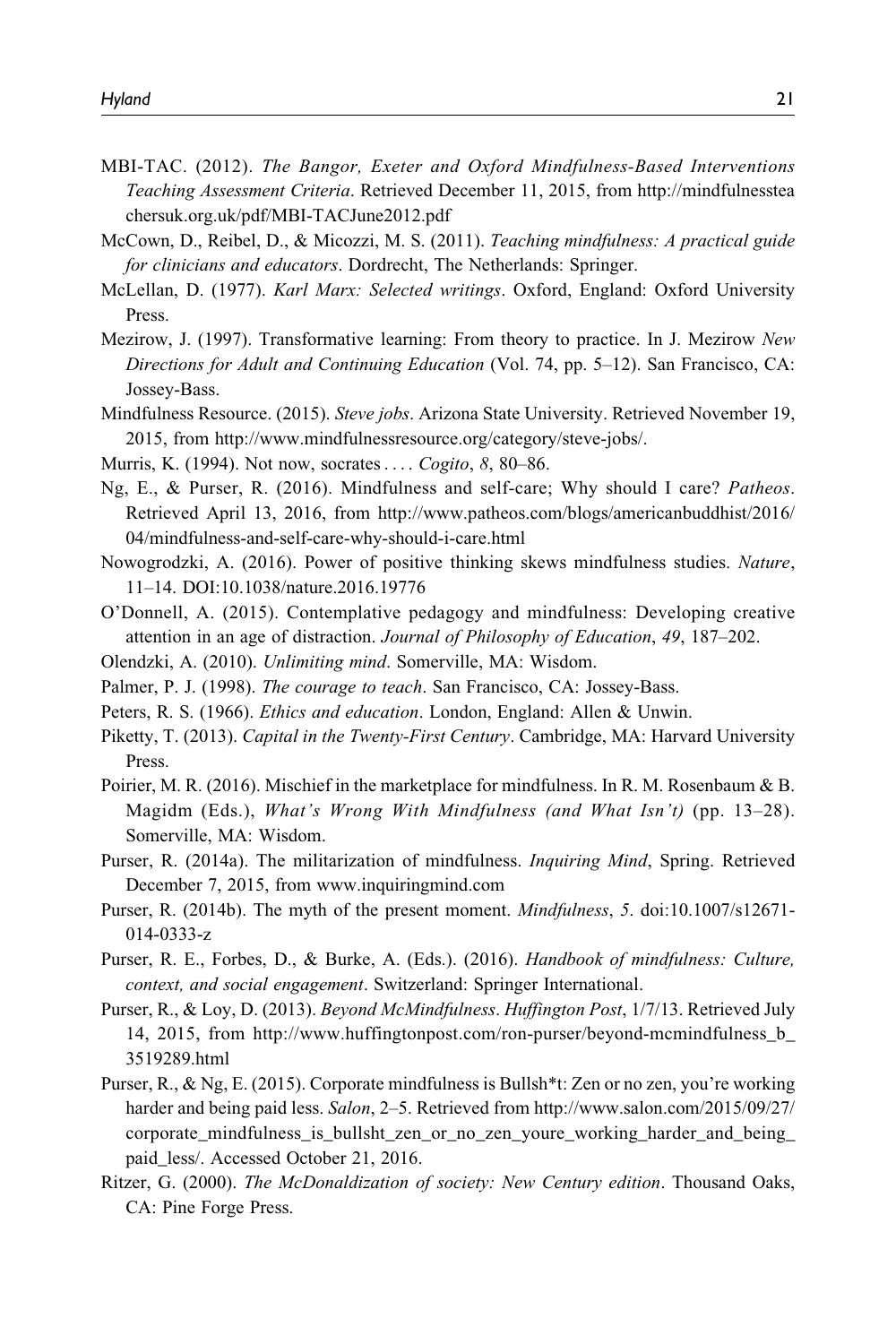- Rosenbaum, R. M. (2016). Mindfulness myths: Fantasies and facts. In R. M. Rosenbaum & B. Magid (Eds.), What's Wrong With Mindfulness (and What Isn't) (pp. 53–68). Somerville, MA: Wisdom.
- Salzberg, S., & Goldstein, J.(2001). Insight meditation. Boulder, CO: Sounds True.
- Schoeberlein, D., & Sheth, S. (2009). Mindful teaching and teaching mindfulness. Somerville, MA: Wisdom.
- Schopenhauer, A. (1970). Essays and aphorisms. Harmondsworth, England: Penguin Classics.
- Seabrook, J. (2015). Pauperland: Poverty and the poor in Britain. London, England: Hurst & Co.
- Seldon, A. (2009). Trust: How we lost it and how to get it back. London, England: Biteback. Siegel, D. J. (2010). Mindsight. Oxford, England: Oneworld.
- Simmer-Brown, J. (2002). The crisis of consumerism. In A. Badiner (Ed.), Mindfulness in the Marketplace: Compassionate Responses to Consumption (pp. 3–8). Berkeley, CA: Parallax.
- Stanley, S., Barker, M., Edwards, V., & McEwan, E. (2015). Swimming against the stream? Mindfulness as a psychosocial research methodology. Qualitative Research in Psychology, 12, 12–25.
- Stiglitz, J. E. (2012). The price of inequality. London, England: Penguin Books.
- Stone, M. (2014). Abusing the Buddha: How the U.S. Army and Google co-opt mindfulness. Salon, 3–6. Retrieved from [http://www.salon.com/2014/03/17/abusing\\_the\\_buddha\\_how\\_](http://www.salon.com/2014/03/17/abusing_the_buddha_how_the_u_s_army_and_google_co_opt_mindfulness/) [the\\_u\\_s\\_army\\_and\\_google\\_co\\_opt\\_mindfulness/.](http://www.salon.com/2014/03/17/abusing_the_buddha_how_the_u_s_army_and_google_co_opt_mindfulness/) Accessed May 13, 2016.
- Taylor, E. W. (2008). Transformative learning theory. New Directions for Adult and Continuing Education, 119, 5–15.
- The Mindfulness Initiative. (2016). Building the case for mindfulness in the workplace. Retrieved December 16, 2016, from<http://www.themindfulnessinitiative.org.uk/>
- Titmuss, C. (2016). Is there a corporate takeover of the mindfulness industry? An exploration of western mindfulness in the public and private sector. In R. E. Purser, D. Forbes, & A. Burke (Eds.), Handbook of Mindfulness: Culture, Context, and Social Engagement (pp. 181–194). Switzerland: Springer International.
- Weare, K. (2012). Evidence for the impact of mindfulness on children and young people. Exeter, England: Exeter University Mood Disorders Centre.
- Weber, M. (2014). The protestant ethic and the spirit of capitalism. Bowdon, England: Stellar Books. (Original work published 1930)
- Wilber, K., Engler, J., & Brown, D. P. (1986). Transformations of consciousness: Conventional and contemplative perspectives on development. Boulder, CO: Shambhala.
- Wilhelmson, L., Aberg, M. A., Backstrom, T., & Olsson, B. K. (2015). Enabling transformative learning in the workplace: An educative research intervention. Journal of Transformative Education, 13, 219–238.
- Wilkinson, R., & Pickett, K. (2010). The spirit level: Why equality is better for everyone. London, England: Penguin.
- Williams, M., & Penman, D. (2011). Mindfulness: An eight-week plan for finding peace in a frantic world. New York, NY: Rodale.